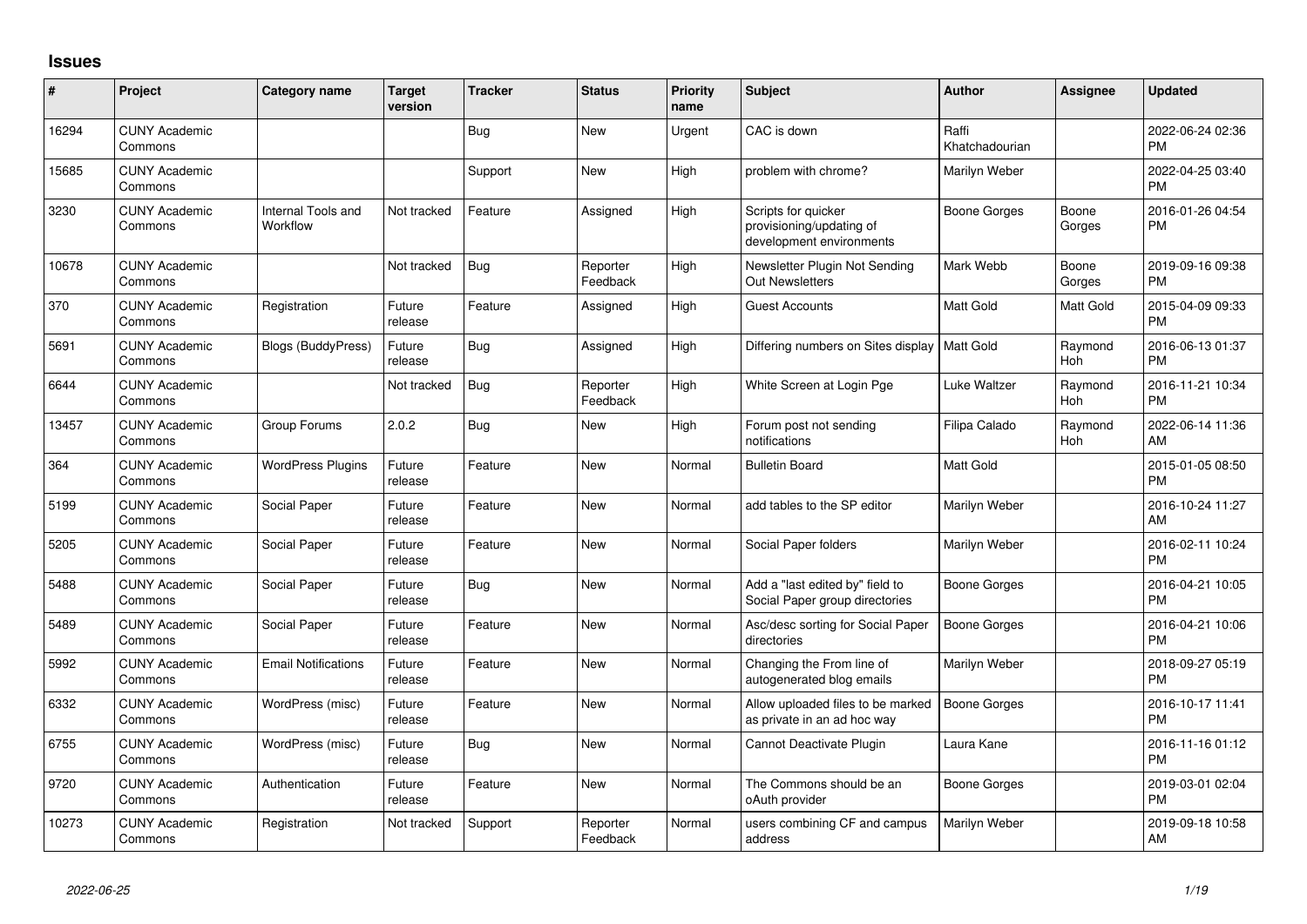| #     | Project                         | <b>Category name</b>     | <b>Target</b><br>version | <b>Tracker</b> | <b>Status</b>        | <b>Priority</b><br>name | <b>Subject</b>                                                                                               | <b>Author</b>           | <b>Assignee</b> | <b>Updated</b>                |
|-------|---------------------------------|--------------------------|--------------------------|----------------|----------------------|-------------------------|--------------------------------------------------------------------------------------------------------------|-------------------------|-----------------|-------------------------------|
| 10380 | <b>CUNY Academic</b><br>Commons | WordPress (misc)         | Future<br>release        | Feature        | In Progress          | Normal                  | Remove blacklisted plugins                                                                                   | <b>Boone Gorges</b>     |                 | 2022-04-26 12:00<br><b>PM</b> |
| 10657 | <b>CUNY Academic</b><br>Commons |                          | Not tracked              | Support        | Reporter<br>Feedback | Normal                  | child theme problems                                                                                         | Marilyn Weber           |                 | 2018-11-08 01:19<br><b>PM</b> |
| 10769 | <b>CUNY Academic</b><br>Commons | <b>WordPress Themes</b>  | Not tracked              | <b>Bug</b>     | Reporter<br>Feedback | Normal                  | 2011 Theme Sidebar                                                                                           | Mark Webb               |                 | 2018-12-04 04:09<br><b>PM</b> |
| 10982 | <b>CUNY Academic</b><br>Commons | Domain Mapping           | Not tracked              | Support        | Reporter<br>Feedback | Normal                  | <b>CNAME</b> question                                                                                        | scott voth              |                 | 2019-01-22 04:29<br><b>PM</b> |
| 11024 | <b>CUNY Academic</b><br>Commons | WordPress (misc)         | Future<br>release        | Bug            | New                  | Normal                  | Subsites should not show "you<br>should update your .htaccess<br>now" notice after permalink<br>setting save | <b>Boone Gorges</b>     |                 | 2019-01-28 01:35<br><b>PM</b> |
| 11077 | <b>CUNY Academic</b><br>Commons | Events                   | Not tracked              | Feature        | Reporter<br>Feedback | Normal                  | Show event category description<br>in event list view                                                        | Raffi<br>Khatchadourian |                 | 2019-02-12 10:38<br><b>PM</b> |
| 11120 | <b>CUNY Academic</b><br>Commons | <b>WordPress Plugins</b> | Not tracked              | <b>Bug</b>     | Reporter<br>Feedback | Normal                  | Events Manager Events Not<br>Showing Up                                                                      | Mark Webb               |                 | 2019-02-27 04:10<br><b>PM</b> |
| 11131 | <b>CUNY Academic</b><br>Commons |                          | Future<br>release        | Feature        | Reporter<br>Feedback | Normal                  | Image Annotation Plugins                                                                                     | Laurie Hurson           |                 | 2019-02-26 11:33<br>AM        |
| 11392 | <b>CUNY Academic</b><br>Commons |                          | Future<br>release        | Bug            | New                  | Normal                  | Migrate users away from<br><b>StatPress</b>                                                                  | <b>Boone Gorges</b>     |                 | 2019-04-23 03:53<br><b>PM</b> |
| 11415 | <b>CUNY Academic</b><br>Commons | <b>WordPress Plugins</b> | Not tracked              | <b>Bug</b>     | Reporter<br>Feedback | Normal                  | Blog Subscriptions in Jetpack                                                                                | Laurie Hurson           |                 | 2019-05-14 10:34<br>AM        |
| 11509 | <b>CUNY Academic</b><br>Commons |                          | Not tracked              | Support        | Reporter<br>Feedback | Normal                  | deleted Page causing a Menu<br>problem?                                                                      | Marilyn Weber           |                 | 2019-06-04 09:54<br>AM        |
| 11519 | <b>CUNY Academic</b><br>Commons |                          | Not tracked              | Support        | Assigned             | Normal                  | comment option not appearing                                                                                 | Marilyn Weber           |                 | 2019-09-24 10:28<br>AM        |
| 11556 | <b>CUNY Academic</b><br>Commons | Courses                  | Not tracked              | <b>Bug</b>     | Reporter<br>Feedback | Normal                  | Instructor name given in course<br>listing                                                                   | Tom Harbison            |                 | 2019-06-25 04:12<br><b>PM</b> |
| 11771 | <b>CUNY Academic</b><br>Commons |                          | Not tracked              | Support        | Reporter<br>Feedback | Normal                  | post displays in sections                                                                                    | Marilyn Weber           |                 | 2019-08-20 10:34<br>AM        |
| 11787 | <b>CUNY Academic</b><br>Commons |                          | Not tracked              | Support        | Reporter<br>Feedback | Normal                  | automated comments notifications   Marilyn Weber<br>on ZenDesk                                               |                         |                 | 2019-08-26 06:18<br><b>PM</b> |
| 11788 | <b>CUNY Academic</b><br>Commons | <b>WordPress Plugins</b> | Future<br>release        | Support        | Reporter<br>Feedback | Normal                  | Plugin Request - Browse Aloud                                                                                | scott voth              |                 | 2019-09-24 08:42<br>AM        |
| 11843 | <b>CUNY Academic</b><br>Commons | WordPress (misc)         | Future<br>release        | Design/UX      | New                  | Normal                  | Tweaking the Gutenberg Editor<br>Interface                                                                   | Laurie Hurson           |                 | 2022-04-26 12:00<br>PM        |
| 11848 | <b>CUNY Academic</b><br>Commons |                          | Not tracked              | Support        | Hold                 | Normal                  | a Dean of Faculty wants to share<br>a large file                                                             | Marilyn Weber           |                 | 2019-09-24 08:44<br>AM        |
| 11860 | <b>CUNY Academic</b><br>Commons | Registration             | Future<br>release        | Feature        | New                  | Normal                  | Ensure Students Are Aware They<br>Can Use Aliases At Registration                                            | scott voth              |                 | 2019-09-24 08:46<br>AM        |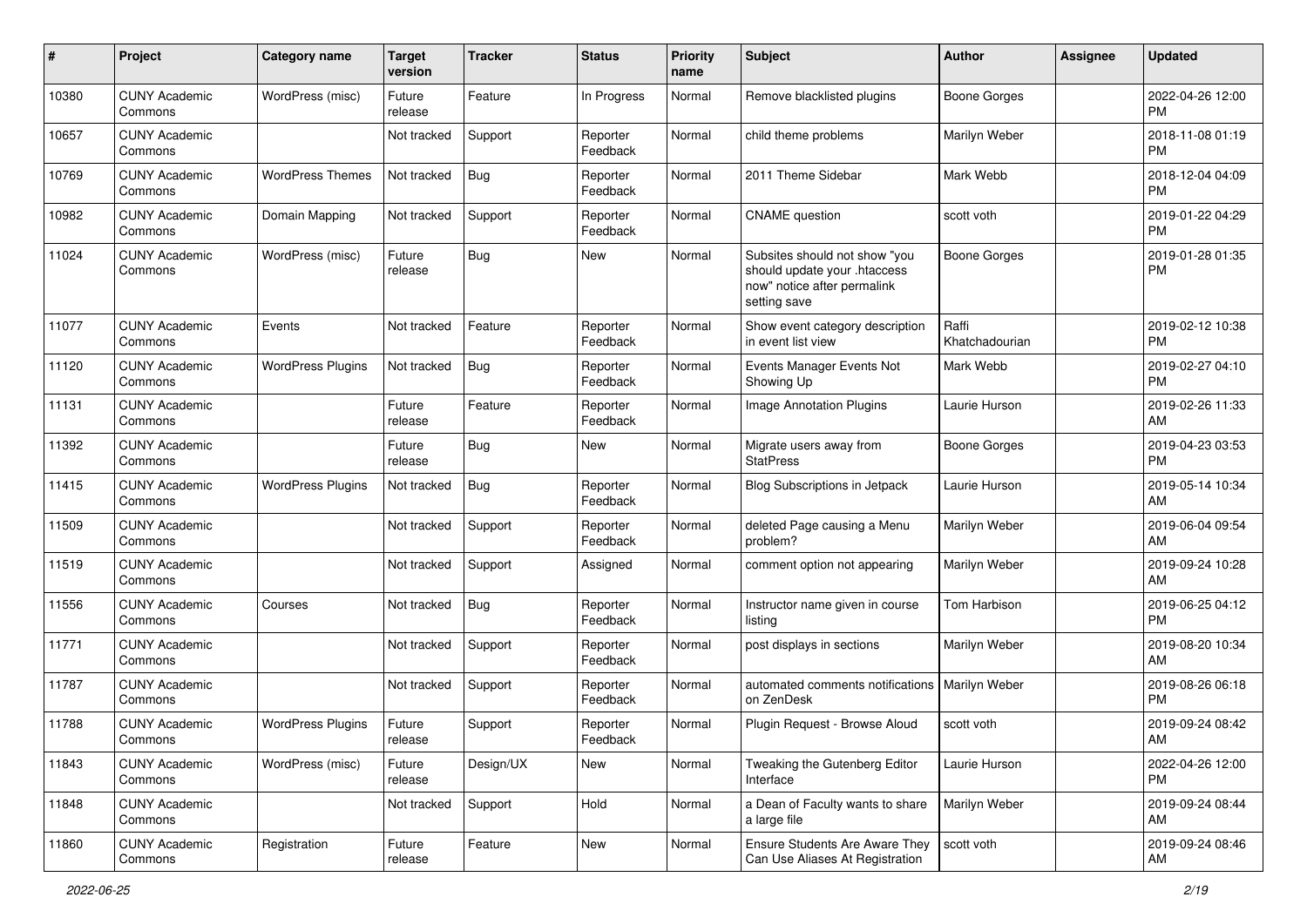| #     | Project                         | <b>Category name</b>      | <b>Target</b><br>version | <b>Tracker</b> | <b>Status</b>        | <b>Priority</b><br>name | <b>Subject</b>                                                                                | <b>Author</b>           | <b>Assignee</b> | <b>Updated</b>                |
|-------|---------------------------------|---------------------------|--------------------------|----------------|----------------------|-------------------------|-----------------------------------------------------------------------------------------------|-------------------------|-----------------|-------------------------------|
| 12198 | <b>CUNY Academic</b><br>Commons |                           | Not tracked              | <b>Bug</b>     | Reporter<br>Feedback | Normal                  | Duplicate listing in My Sites                                                                 | Tom Harbison            |                 | 2019-12-09 05:50<br><b>PM</b> |
| 12328 | <b>CUNY Academic</b><br>Commons |                           | Not tracked              | Support        | <b>New</b>           | Normal                  | Sign up Code for Non-CUNY<br>Faculty                                                          | Laurie Hurson           |                 | 2020-01-28 10:25<br>AM        |
| 12350 | <b>CUNY Academic</b><br>Commons | <b>Blogs (BuddyPress)</b> | Not tracked              | Support        | Reporter<br>Feedback | Normal                  | URL creation problem                                                                          | Marilyn Weber           |                 | 2020-02-03 11:27<br>AM        |
| 12352 | <b>CUNY Academic</b><br>Commons |                           | Not tracked              | Support        | <b>New</b>           | Normal                  | 'posts list" page builder block<br>option                                                     | Marilyn Weber           |                 | 2020-02-03 01:29<br><b>PM</b> |
| 12360 | <b>CUNY Academic</b><br>Commons | <b>WordPress Themes</b>   | Not tracked              | Bug            | Reporter<br>Feedback | Normal                  | site just says "DANTE We are<br>currently in maintenance mode,<br>please check back shortly." | Marilyn Weber           |                 | 2020-02-04 12:13<br><b>PM</b> |
| 12436 | <b>CUNY Academic</b><br>Commons |                           | Not tracked              | Bug            | Assigned             | Normal                  | Nightly system downtime                                                                       | <b>Boone Gorges</b>     |                 | 2020-08-01 09:30<br>AM        |
| 12573 | <b>CUNY Academic</b><br>Commons | <b>WordPress Plugins</b>  | Future<br>release        | <b>Bug</b>     | New                  | Normal                  | <b>CommentPress Core Issues</b>                                                               | scott voth              |                 | 2020-03-24 04:32<br><b>PM</b> |
| 13034 | <b>CUNY Academic</b><br>Commons |                           | Not tracked              | Support        | Reporter<br>Feedback | Normal                  | a site is asking people to join the<br>Commons to get a download                              | Marilyn Weber           |                 | 2020-07-12 07:23<br>AM        |
| 13048 | <b>CUNY Academic</b><br>Commons | Shortcodes and<br>embeds  | Future<br>release        | Feature        | New                  | Normal                  | Jupyter Notebooks support                                                                     | <b>Boone Gorges</b>     |                 | 2020-07-14 11:46<br>AM        |
| 13255 | <b>CUNY Academic</b><br>Commons |                           | Not tracked              | Support        | Reporter<br>Feedback | Normal                  | Accessibility problems                                                                        | Marilyn Weber           |                 | 2020-09-01 05:48<br><b>PM</b> |
| 13650 | <b>CUNY Academic</b><br>Commons | Group Library             | Future<br>release        | Feature        | New                  | Normal                  | Forum Attachments in Group<br>Library                                                         | Laurie Hurson           |                 | 2021-11-19 12:30<br><b>PM</b> |
| 13975 | <b>CUNY Academic</b><br>Commons | Social Paper              | Not tracked              | Support        | Reporter<br>Feedback | Normal                  | can't approve comments on<br>Social Paper paper                                               | Marilyn Weber           |                 | 2021-02-12 09:33<br>AM        |
| 14074 | <b>CUNY Academic</b><br>Commons | WordPress (misc)          | Not tracked              | Support        | Reporter<br>Feedback | Normal                  | page password protection<br>problem                                                           | Marilyn Weber           |                 | 2021-03-02 11:03<br>AM        |
| 14398 | <b>CUNY Academic</b><br>Commons |                           | Not tracked              | Support        | Reporter<br>Feedback | Normal                  | Events plug-in notification<br>problem                                                        | Marilyn Weber           |                 | 2021-05-11 11:21<br>AM        |
| 14538 | <b>CUNY Academic</b><br>Commons |                           | Not tracked              | Support        | Reporter<br>Feedback | Normal                  | <b>Weebly To Commons</b>                                                                      | Laurie Hurson           |                 | 2021-09-14 10:47<br>AM        |
| 14629 | <b>CUNY Academic</b><br>Commons |                           | Not tracked              | Bug            | Reporter<br>Feedback | Normal                  | Possible Post Order Bug?                                                                      | <b>Syelle Graves</b>    |                 | 2021-09-14 10:47<br>AM        |
| 14784 | <b>CUNY Academic</b><br>Commons |                           |                          | Support        | Reporter<br>Feedback | Normal                  | User report of logo problem when<br>using Customizer theme                                    | Marilyn Weber           |                 | 2021-09-17 10:25<br>AM        |
| 14792 | <b>CUNY Academic</b><br>Commons |                           |                          | Bug            | New                  | Normal                  | Inconsistent email notifications<br>from gravity forms                                        | Raffi<br>Khatchadourian |                 | 2021-10-04 01:50<br><b>PM</b> |
| 14842 | <b>CUNY Academic</b><br>Commons |                           | Not tracked              | Support        | Reporter<br>Feedback | Normal                  | Question about widgets and block<br>editor                                                    | Gina Cherry             |                 | 2021-10-06 03:01<br><b>PM</b> |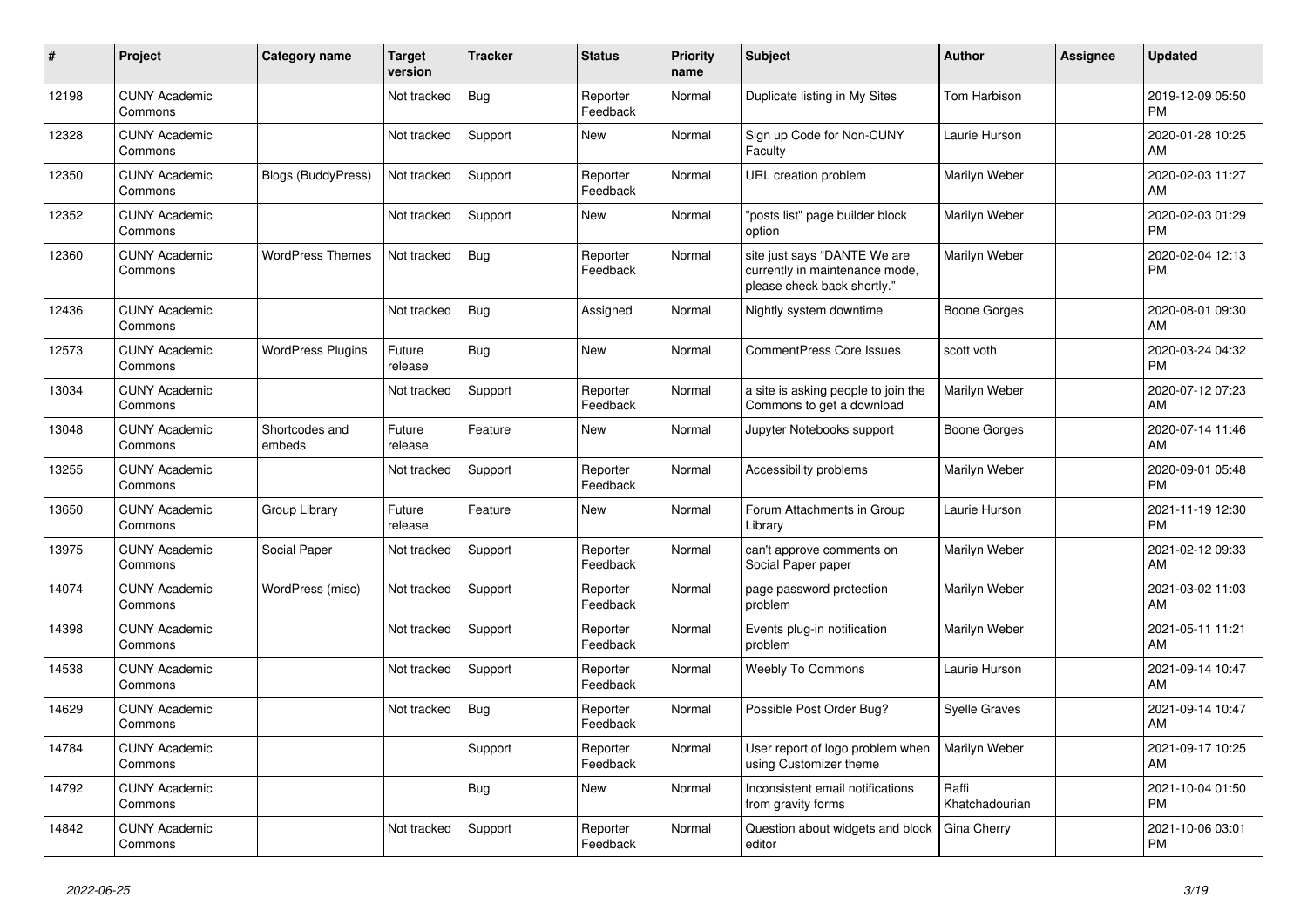| #     | Project                         | <b>Category name</b>    | <b>Target</b><br>version | <b>Tracker</b> | <b>Status</b>        | <b>Priority</b><br>name | <b>Subject</b>                                                       | <b>Author</b>           | <b>Assignee</b>   | <b>Updated</b>                |
|-------|---------------------------------|-------------------------|--------------------------|----------------|----------------------|-------------------------|----------------------------------------------------------------------|-------------------------|-------------------|-------------------------------|
| 14900 | <b>CUNY Academic</b><br>Commons |                         | Not tracked              | Support        | Reporter<br>Feedback | Normal                  | previous theme?                                                      | Marilyn Weber           |                   | 2021-10-25 10:31<br>AM        |
| 14911 | <b>CUNY Academic</b><br>Commons | <b>WordPress Themes</b> | Not tracked              | Support        | <b>New</b>           | Normal                  | Twentytwentyone theme                                                | Marilyn Weber           |                   | 2021-10-28 10:37<br>AM        |
| 14936 | <b>CUNY Academic</b><br>Commons |                         |                          | <b>Bug</b>     | <b>New</b>           | Normal                  | Commons websites blocked by<br>SPS campus network                    | Laurie Hurson           |                   | 2021-11-03 03:57<br><b>PM</b> |
| 14940 | <b>CUNY Academic</b><br>Commons |                         |                          | <b>Bug</b>     | <b>New</b>           | Normal                  | Discrepancy between Commons<br>profile "sites" and actual # of sites | Laurie Hurson           |                   | 2021-11-08 11:09<br>AM        |
| 15045 | <b>CUNY Academic</b><br>Commons |                         |                          | Support        | <b>New</b>           | Normal                  | no result for KCeL in the search<br>box on the commons               | Marilyn Weber           |                   | 2021-12-10 11:29<br>AM        |
| 15169 | <b>CUNY Academic</b><br>Commons |                         | 2.0.2                    | Support        | Reporter<br>Feedback | Normal                  | new Prelude website zipfiles for<br>custom theme and other files.    | Marilyn Weber           |                   | 2022-06-14 11:36<br>AM        |
| 15176 | <b>CUNY Academic</b><br>Commons |                         | Not tracked              | Support        | Reporter<br>Feedback | Normal                  | Archiving Q Writing & Old<br>Wordpress Sites on the Commons          | Laurie Hurson           |                   | 2022-02-08 10:28<br>AM        |
| 15260 | <b>CUNY Academic</b><br>Commons |                         |                          | Support        | Reporter<br>Feedback | Normal                  | Diacritical markings   European<br><b>Stages</b>                     | Marilyn Weber           |                   | 2022-02-04 08:16<br>AM        |
| 15370 | <b>CUNY Academic</b><br>Commons |                         |                          | Support        | Reporter<br>Feedback | Normal                  | All-in-One Event Calendar?                                           | Marilyn Weber           |                   | 2022-02-17 11:03<br>AM        |
| 15565 | <b>CUNY Academic</b><br>Commons |                         |                          | Support        | <b>New</b>           | Normal                  | Events - send updates to an email<br>listserv                        | Marilyn Weber           |                   | 2022-03-10 01:06<br><b>PM</b> |
| 15613 | <b>CUNY Academic</b><br>Commons |                         | 2.0.2                    | Feature        | Reporter<br>Feedback | Normal                  | Adding "Passster" plugin                                             | Laurie Hurson           |                   | 2022-06-14 11:36<br>AM        |
| 15655 | <b>CUNY Academic</b><br>Commons |                         | 2.0.2                    | Support        | Reporter<br>Feedback | Normal                  | Event Aggregator plugin?                                             | Marilyn Weber           |                   | 2022-06-14 11:36<br>AM        |
| 15757 | <b>CUNY Academic</b><br>Commons |                         |                          | <b>Bug</b>     | New                  | Normal                  | Members # do not match                                               | Laurie Hurson           |                   | 2022-03-30 04:52<br>PM        |
| 15816 | <b>CUNY Academic</b><br>Commons |                         | Not tracked              | Support        | <b>New</b>           | Normal                  | slow loading at SPS                                                  | Marilyn Weber           |                   | 2022-04-05 01:26<br>PM        |
| 15923 | <b>CUNY Academic</b><br>Commons |                         | Not tracked              | Feature        | Reporter<br>Feedback | Normal                  | <b>Bellows Plugin Adjustments</b>                                    | Laurie Hurson           |                   | 2022-04-20 10:10<br>AM        |
| 16099 | <b>CUNY Academic</b><br>Commons |                         |                          | Support        | Reporter<br>Feedback | Normal                  | request for Newsletter Glue                                          | Marilyn Weber           |                   | 2022-05-13 12:14<br><b>PM</b> |
| 16255 | <b>CUNY Academic</b><br>Commons | WordPress (misc)        |                          | <b>Bug</b>     | New                  | Normal                  | Need to define 'MULTISITE'<br>constant in wp-config.php              | Raymond Hoh             |                   | 2022-06-19 09:31<br>AM        |
| 16290 | <b>CUNY Academic</b><br>Commons |                         |                          | Feature        | Reporter<br>Feedback | Normal                  | Add Table Of Contents Block<br>plug-in                               | Raffi<br>Khatchadourian |                   | 2022-06-24 10:26<br>AM        |
| 11968 | JustPublics@365<br>MediaCamp    |                         |                          | Feature        | <b>New</b>           | Normal                  | Nanoscience Retractable Display<br>Unit                              | Donald Cherry           | Bonnie<br>Eissner | 2021-02-19 08:50<br>AM        |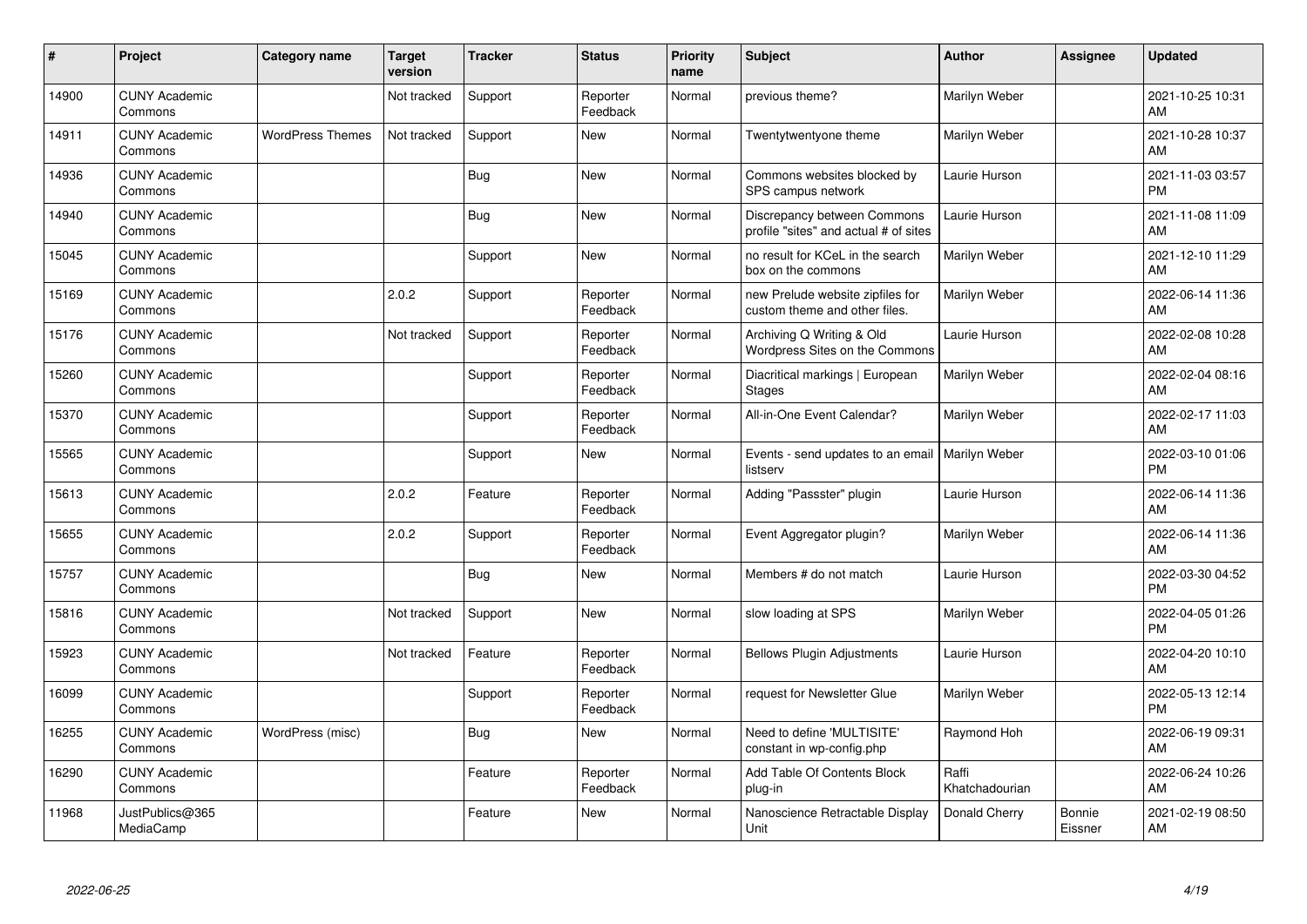| #    | Project                         | <b>Category name</b>     | Target<br>version | <b>Tracker</b> | <b>Status</b> | <b>Priority</b><br>name | Subject                                                                                        | Author              | <b>Assignee</b> | <b>Updated</b>                |
|------|---------------------------------|--------------------------|-------------------|----------------|---------------|-------------------------|------------------------------------------------------------------------------------------------|---------------------|-----------------|-------------------------------|
| 287  | <b>CUNY Academic</b><br>Commons | WordPress (misc)         | Future<br>release | Feature        | Assigned      | Normal                  | Create troubleshooting tool for<br>account sign-up                                             | <b>Matt Gold</b>    | Boone<br>Gorges | 2015-11-09 06:17<br><b>PM</b> |
| 377  | <b>CUNY Academic</b><br>Commons | BuddyPress (misc)        | Future<br>release | Feature        | Assigned      | Normal                  | Like buttons                                                                                   | Matt Gold           | Boone<br>Gorges | 2010-11-16 05:13<br><b>PM</b> |
| 435  | CUNY Academic<br>Commons        | BuddyPress (misc)        | Future<br>release | Feature        | Assigned      | Normal                  | Include Avatar Images in Forum<br><b>Post Notification Emails</b>                              | Matt Gold           | Boone<br>Gorges | 2010-12-08 12:40<br><b>PM</b> |
| 500  | <b>CUNY Academic</b><br>Commons | BuddyPress (misc)        | Future<br>release | Feature        | Assigned      | Normal                  | Export Group Data                                                                              | <b>Matt Gold</b>    | Boone<br>Gorges | 2010-12-19 12:09<br><b>PM</b> |
| 554  | <b>CUNY Academic</b><br>Commons | BuddyPress (misc)        | Future<br>release | Feature        | Assigned      | Normal                  | Add Trackback notifications to<br>site-wide activity feed                                      | Matt Gold           | Boone<br>Gorges | 2015-11-09 06:19<br><b>PM</b> |
| 585  | <b>CUNY Academic</b><br>Commons | Group Forums             | Future<br>release | Feature        | Assigned      | Normal                  | Merge Forum Topics                                                                             | Sarah Morgano       | Boone<br>Gorges | 2011-07-06 04:11<br><b>PM</b> |
| 599  | <b>CUNY Academic</b><br>Commons | BuddyPress (misc)        | Future<br>release | Feature        | Assigned      | Normal                  | Consider adding rating plugins for<br><b>BuddyPress/BBPress</b>                                | Matt Gold           | Boone<br>Gorges | 2011-08-22 06:50<br><b>PM</b> |
| 618  | <b>CUNY Academic</b><br>Commons | <b>BuddyPress Docs</b>   | Future<br>release | Feature        | Assigned      | Normal                  | BuddyPress Docs: export formats                                                                | Boone Gorges        | Boone<br>Gorges | 2015-11-09 05:38<br><b>PM</b> |
| 635  | <b>CUNY Academic</b><br>Commons | BuddyPress (misc)        | Future<br>release | Feature        | Assigned      | Normal                  | Big Blue Button -<br>Videoconferencing in Groups and<br><b>Blogs</b>                           | Matt Gold           | Boone<br>Gorges | 2011-03-14 03:24<br><b>PM</b> |
| 658  | <b>CUNY Academic</b><br>Commons | <b>WordPress Plugins</b> | Future<br>release | Feature        | Assigned      | Normal                  | Rebulid Sitewide Tag Suggestion                                                                | <b>Matt Gold</b>    | Boone<br>Gorges | 2015-01-05 08:47<br><b>PM</b> |
| 1422 | <b>CUNY Academic</b><br>Commons | <b>BuddyPress Docs</b>   | Future<br>release | Feature        | Assigned      | Normal                  | Make "created Doc" activity icons<br>non-mini                                                  | <b>Boone Gorges</b> | Boone<br>Gorges | 2015-11-09 05:48<br><b>PM</b> |
| 1460 | <b>CUNY Academic</b><br>Commons | Analytics                | Future<br>release | Feature        | Assigned      | Normal                  | Update System Report                                                                           | <b>Brian Foote</b>  | Boone<br>Gorges | 2015-11-09 06:13<br><b>PM</b> |
| 1508 | <b>CUNY Academic</b><br>Commons | WordPress (misc)         | Future<br>release | Feature        | Assigned      | Normal                  | Share login cookies across<br>mapped domains                                                   | Boone Gorges        | Boone<br>Gorges | 2012-07-02 12:12<br><b>PM</b> |
| 1744 | <b>CUNY Academic</b><br>Commons | <b>BuddyPress Docs</b>   | Future<br>release | Feature        | Assigned      | Normal                  | Spreadsheet-style Docs                                                                         | <b>Boone Gorges</b> | Boone<br>Gorges | 2015-11-09 06:13<br><b>PM</b> |
| 1888 | <b>CUNY Academic</b><br>Commons | Home Page                | Future<br>release | Feature        | Assigned      | Normal                  | Refactor BP MPO Activity Filter to<br>support proper pagination                                | Sarah Morgano       | Boone<br>Gorges | 2014-05-01 07:11<br><b>PM</b> |
| 2523 | <b>CUNY Academic</b><br>Commons | <b>BuddyPress Docs</b>   | Future<br>release | Feature        | Assigned      | Normal                  | Allow Users to Upload Images to<br><b>BP</b> Docs                                              | Matt Gold           | Boone<br>Gorges | 2015-11-09 06:14<br><b>PM</b> |
| 2753 | <b>CUNY Academic</b><br>Commons | <b>Public Portfolio</b>  | Future<br>release | Feature        | New           | Normal                  | Create actual actual tagification in   Micki Kaufman<br>academic interests and other<br>fields |                     | Boone<br>Gorges | 2015-01-05 08:52<br><b>PM</b> |
| 3002 | <b>CUNY Academic</b><br>Commons | Search                   | Future<br>release | Feature        | Assigned      | Normal                  | Overhaul CAC search by using<br>external search appliance                                      | <b>Boone Gorges</b> | Boone<br>Gorges | 2020-07-15 03:05<br><b>PM</b> |
| 3042 | <b>CUNY Academic</b><br>Commons | Public Portfolio         | Future<br>release | Feature        | Assigned      | Normal                  | Browsing member interests                                                                      | Matt Gold           | Boone<br>Gorges | 2015-03-21 09:04<br><b>PM</b> |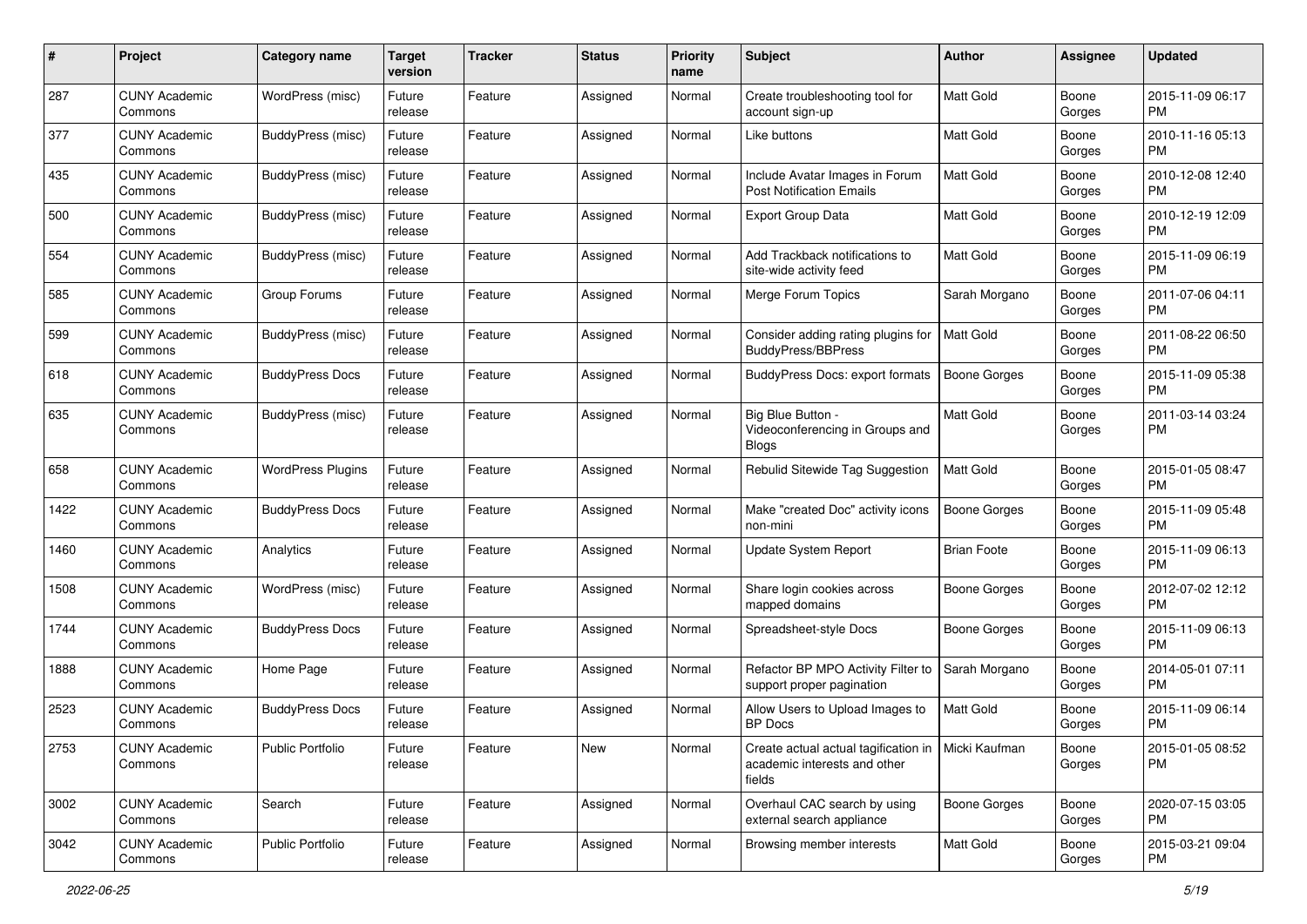| #    | <b>Project</b>                  | <b>Category name</b>    | <b>Target</b><br>version | <b>Tracker</b> | <b>Status</b>        | <b>Priority</b><br>name | <b>Subject</b>                                                                    | <b>Author</b>           | Assignee        | <b>Updated</b>                |
|------|---------------------------------|-------------------------|--------------------------|----------------|----------------------|-------------------------|-----------------------------------------------------------------------------------|-------------------------|-----------------|-------------------------------|
| 3193 | <b>CUNY Academic</b><br>Commons | Group Forums            | Future<br>release        | Feature        | Assigned             | Normal                  | bbPress 2.x dynamic roles and<br><b>RBE</b>                                       | Boone Gorges            | Boone<br>Gorges | 2014-09-30 01:30<br><b>PM</b> |
| 3220 | <b>CUNY Academic</b><br>Commons | <b>Public Portfolio</b> | Future<br>release        | Feature        | Assigned             | Normal                  | Add indent/outdent option to<br>Formatting Buttons on Profile<br>Page             | Matt Gold               | Boone<br>Gorges | 2014-05-21 10:39<br><b>PM</b> |
| 3308 | <b>CUNY Academic</b><br>Commons | Group Invitations       | Future<br>release        | Feature        | Assigned             | Normal                  | Allow members to rescind group<br>invitations                                     | <b>Matt Gold</b>        | Boone<br>Gorges | 2015-04-01 08:53<br><b>PM</b> |
| 3419 | <b>CUNY Academic</b><br>Commons | Group Invitations       | 1.6.14                   | <b>Bug</b>     | Testing<br>Required  | Normal                  | Neatening the display of<br>messages on group requests                            | <b>Matt Gold</b>        | Boone<br>Gorges | 2014-09-01 09:29<br><b>PM</b> |
| 3475 | <b>CUNY Academic</b><br>Commons | Events                  | Future<br>release        | Feature        | Assigned             | Normal                  | Request to add plugin to<br>streamline room<br>booking/appointment booking        | Naomi Barrettara        | Boone<br>Gorges | 2014-12-01 05:14<br><b>PM</b> |
| 3580 | <b>CUNY Academic</b><br>Commons | Group Blogs             | Future<br>release        | Feature        | <b>New</b>           | Normal                  | Multiple blogs per group                                                          | Boone Gorges            | Boone<br>Gorges | 2018-02-20 02:02<br><b>PM</b> |
| 3759 | <b>CUNY Academic</b><br>Commons | WordPress (misc)        | Future<br>release        | Feature        | Assigned             | Normal                  | Review Interface for Adding Users<br>to Blogs                                     | <b>Matt Gold</b>        | Boone<br>Gorges | 2015-03-24 05:52<br><b>PM</b> |
| 3768 | <b>CUNY Academic</b><br>Commons | <b>Public Portfolio</b> | Future<br>release        | Feature        | Assigned             | Normal                  | Institutions/Past positions on<br>public portfolios                               | <b>Matt Gold</b>        | Boone<br>Gorges | 2018-04-23 10:44<br>AM        |
| 4053 | <b>CUNY Academic</b><br>Commons | Events                  | Future<br>release        | Feature        | Assigned             | Normal                  | Create new tab for past events                                                    | Matt Gold               | Boone<br>Gorges | 2015-05-12 02:10<br><b>PM</b> |
| 4238 | <b>CUNY Academic</b><br>Commons | Events                  | Future<br>release        | Feature        | Assigned             | Normal                  | Copy Events to Other Groups?                                                      | Matt Gold               | Boone<br>Gorges | 2015-07-02 10:08<br>AM        |
| 4481 | <b>CUNY Academic</b><br>Commons | Events                  | Future<br>release        | Feature        | <b>New</b>           | Normal                  | Group admins/mods should have<br>the ability to unlink an event from<br>the group | Boone Gorges            | Boone<br>Gorges | 2017-04-24 03:53<br><b>PM</b> |
| 4592 | <b>CUNY Academic</b><br>Commons | Events                  | Future<br>release        | Design/UX      | <b>New</b>           | Normal                  | Event Creation - Venue Dropdown<br>Slow                                           | Samantha Raddatz        | Boone<br>Gorges | 2015-09-14 04:56<br><b>PM</b> |
| 4903 | <b>CUNY Academic</b><br>Commons | Events                  | Future<br>release        | Design/UX      | Assigned             | Normal                  | Improving visual appearance of<br>event calendars                                 | <b>Matt Gold</b>        | Boone<br>Gorges | 2016-10-13 11:51<br>AM        |
| 4980 | <b>CUNY Academic</b><br>Commons | Home Page               | Future<br>release        | Feature        | Assigned             | Normal                  | <b>CAC Featured Content -- Adding</b><br>Randomization                            | Matt Gold               | Boone<br>Gorges | 2016-12-12 03:01<br><b>PM</b> |
| 5182 | <b>CUNY Academic</b><br>Commons | Social Paper            | Future<br>release        | Design/UX      | <b>New</b>           | Normal                  | "Publishing" a private paper on<br>social paper?                                  | Raffi<br>Khatchadourian | Boone<br>Gorges | 2016-10-13 04:12<br><b>PM</b> |
| 5234 | <b>CUNY Academic</b><br>Commons | Membership              | Future<br>release        | Feature        | Assigned             | Normal                  | Write Unconfirmed patch for WP                                                    | Boone Gorges            | Boone<br>Gorges | 2016-10-24 11:18<br>AM        |
| 5696 | <b>CUNY Academic</b><br>Commons | Events                  | Future<br>release        | Feature        | Assigned             | Normal                  | Events Calendar - display options<br>calendar aggregation                         | Matt Gold               | Boone<br>Gorges | 2016-10-13 11:44<br>AM        |
| 6014 | <b>CUNY Academic</b><br>Commons | Publicity               | Future<br>release        | Publicity      | Reporter<br>Feedback | Normal                  | Google search listing                                                             | Matt Gold               | Boone<br>Gorges | 2016-09-21 03:48<br><b>PM</b> |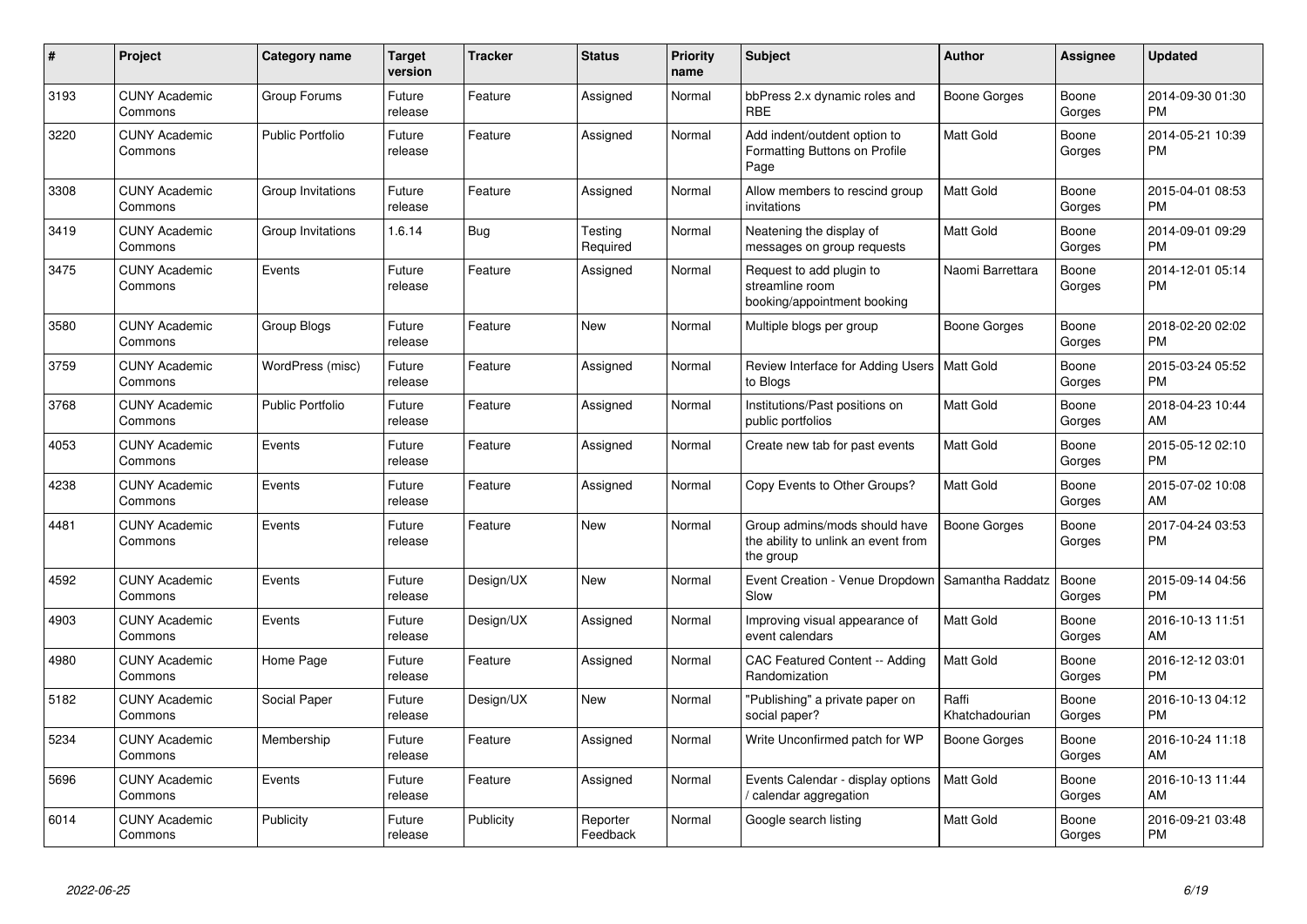| $\#$  | <b>Project</b>                  | <b>Category name</b>       | <b>Target</b><br>version | Tracker    | <b>Status</b>        | Priority<br>name | <b>Subject</b>                                                                             | <b>Author</b>       | Assignee        | <b>Updated</b>                |
|-------|---------------------------------|----------------------------|--------------------------|------------|----------------------|------------------|--------------------------------------------------------------------------------------------|---------------------|-----------------|-------------------------------|
| 7022  | <b>CUNY Academic</b><br>Commons | Announcements              | Future<br>release        | <b>Bug</b> | <b>New</b>           | Normal           | Sitewide announcements should<br>be displayed on, and dismissable<br>from, mapped domains  | <b>Boone Gorges</b> | Boone<br>Gorges | 2018-03-22 10:18<br>AM        |
| 7663  | <b>CUNY Academic</b><br>Commons | Social Paper               | Future<br>release        | <b>Bug</b> | <b>New</b>           | Normal           | Social Paper notifications not<br>formatted correctly on secondary<br>sites                | <b>Boone Gorges</b> | Boone<br>Gorges | 2018-04-16 03:52<br><b>PM</b> |
| 7981  | <b>CUNY Academic</b><br>Commons | Social Paper               | Future<br>release        | Bug        | New                  | Normal           | Social Paper comments should<br>not go to spam                                             | Luke Waltzer        | Boone<br>Gorges | 2018-04-16 03:52<br><b>PM</b> |
| 8756  | <b>CUNY Academic</b><br>Commons | Group Blogs                | Future<br>release        | Feature    | Hold                 | Normal           | Connect multiple blogs to one<br>group?                                                    | Matt Gold           | Boone<br>Gorges | 2017-09-30 10:42<br>AM        |
| 8835  | <b>CUNY Academic</b><br>Commons | <b>Blogs (BuddyPress)</b>  | Future<br>release        | Feature    | <b>New</b>           | Normal           | Extend cuny.is shortlinks to sites                                                         | <b>Luke Waltzer</b> | Boone<br>Gorges | 2022-04-26 11:59<br>AM        |
| 8836  | <b>CUNY Academic</b><br>Commons | Blogs (BuddyPress)         | Future<br>release        | Feature    | Assigned             | Normal           | Redesign site launch process                                                               | Matt Gold           | Boone<br>Gorges | 2019-10-03 02:49<br><b>PM</b> |
| 8900  | <b>CUNY Academic</b><br>Commons | Accessibility              | Future<br>release        | Feature    | Assigned             | Normal           | Look into tools to enforce<br>accessibility in WP environment                              | Matt Gold           | Boone<br>Gorges | 2022-04-26 11:59<br>AM        |
| 8901  | <b>CUNY Academic</b><br>Commons | Accessibility              | Future<br>release        | Feature    | Assigned             | Normal           | Theme analysis for accessibility                                                           | Matt Gold           | Boone<br>Gorges | 2022-04-26 11:59<br>AM        |
| 9207  | <b>CUNY Academic</b><br>Commons |                            | Future<br>release        | Support    | Reporter<br>Feedback | Normal           | display dashboards made in<br>Tableau?                                                     | Marilyn Weber       | Boone<br>Gorges | 2018-04-10 10:42<br>AM        |
| 9211  | <b>CUNY Academic</b><br>Commons | <b>WordPress Plugins</b>   | Future<br>release        | Support    | Reporter<br>Feedback | Normal           | Auto-Role Setting in Forum Plugin   Luke Waltzer<br><b>Causing Some Confusion</b>          |                     | Boone<br>Gorges | 2018-03-13 11:44<br>AM        |
| 9289  | <b>CUNY Academic</b><br>Commons | <b>WordPress Plugins</b>   | Future<br>release        | Bug        | Reporter<br>Feedback | Normal           | <b>Email Users Plugin</b>                                                                  | Laurie Hurson       | Boone<br>Gorges | 2018-10-24 12:34<br><b>PM</b> |
| 9515  | <b>CUNY Academic</b><br>Commons | <b>WordPress Plugins</b>   | Not tracked              | <b>Bug</b> | Reporter<br>Feedback | Normal           | Text to Speech plugin - "More<br>Slowly" checkbox not working                              | scott voth          | Boone<br>Gorges | 2018-06-13 02:26<br><b>PM</b> |
| 9895  | <b>CUNY Academic</b><br>Commons | Onboarding                 | Future<br>release        | Feature    | Assigned             | Normal           | Add "Accept Invitation"<br>link/button/function to Group<br>and/or Site invitation emails? | Luke Waltzer        | Boone<br>Gorges | 2018-06-07 12:42<br><b>PM</b> |
| 9926  | <b>CUNY Academic</b><br>Commons | <b>WordPress Plugins</b>   | Future<br>release        | <b>Bug</b> | <b>New</b>           | Normal           | twitter-mentions-as-comments<br>cron jobs can run long                                     | <b>Boone Gorges</b> | Boone<br>Gorges | 2018-10-24 12:34<br><b>PM</b> |
| 9941  | <b>CUNY Academic</b><br>Commons | Wiki                       | Not tracked              | Support    | Assigned             | Normal           | Wiki functionality                                                                         | Matt Gold           | Boone<br>Gorges | 2018-06-26 10:57<br>AM        |
| 9947  | <b>CUNY Academic</b><br>Commons | <b>WordPress Plugins</b>   | Future<br>release        | Feature    | Reporter<br>Feedback | Normal           | Install H5P quiz plugin                                                                    | Matt Gold           | Boone<br>Gorges | 2018-09-11 11:01<br>AM        |
| 9979  | <b>CUNY Academic</b><br>Commons | <b>Email Notifications</b> | Not tracked              | Bug        | Reporter<br>Feedback | Normal           | Reports of slow email activation<br>emails                                                 | Matt Gold           | Boone<br>Gorges | 2018-08-29 09:40<br><b>PM</b> |
| 10040 | <b>CUNY Academic</b><br>Commons | WordPress (misc)           | Not tracked              | Bug        | Reporter<br>Feedback | Normal           | User doesn't see full list of themes                                                       | Matt Gold           | Boone<br>Gorges | 2018-07-25 10:12<br>AM        |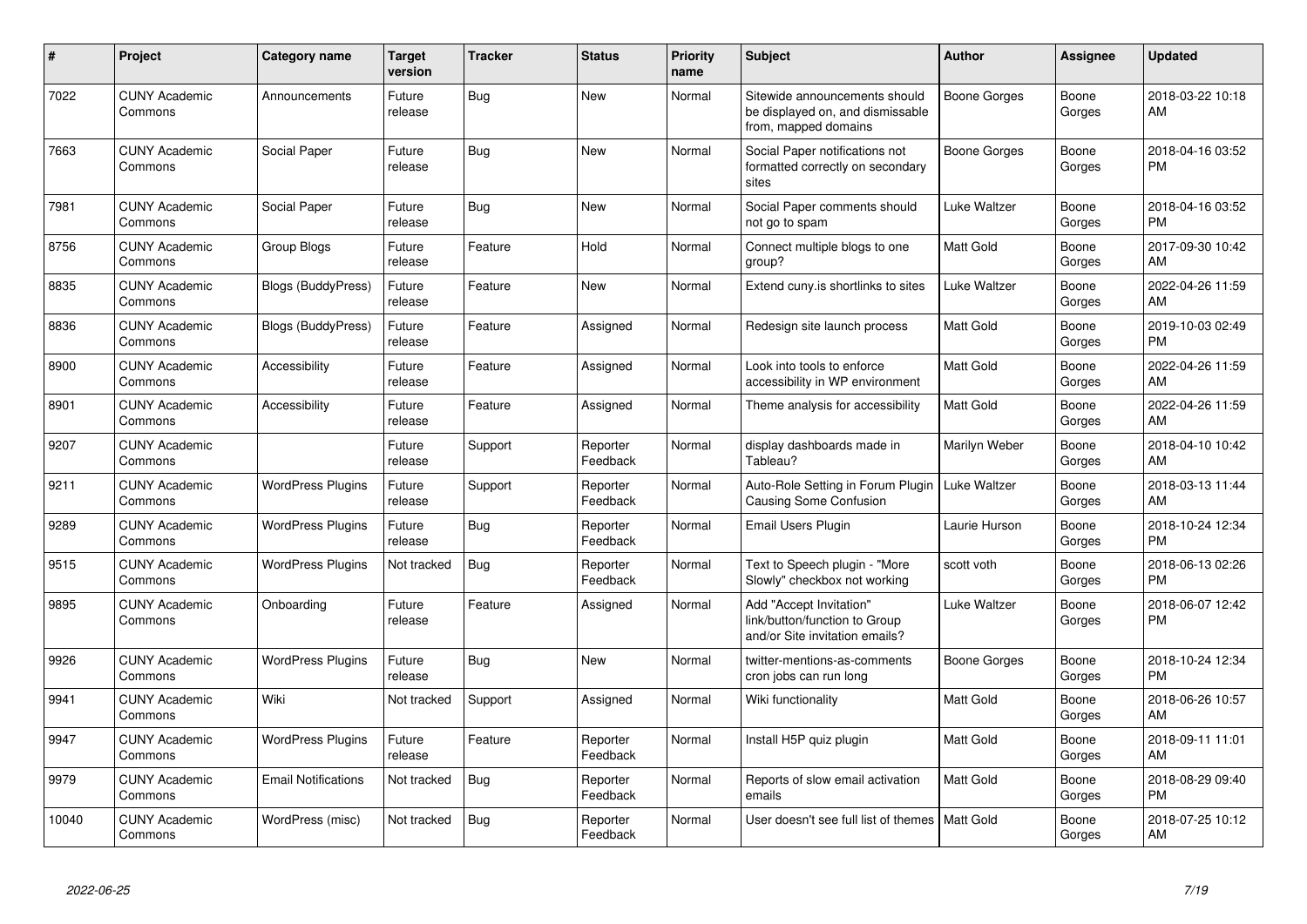| #     | <b>Project</b>                  | <b>Category name</b>       | Target<br>version | Tracker    | <b>Status</b>        | <b>Priority</b><br>name | <b>Subject</b>                                                                      | <b>Author</b>       | <b>Assignee</b> | <b>Updated</b>                |
|-------|---------------------------------|----------------------------|-------------------|------------|----------------------|-------------------------|-------------------------------------------------------------------------------------|---------------------|-----------------|-------------------------------|
| 10226 | <b>CUNY Academic</b><br>Commons | Courses                    | Future<br>release | Feature    | <b>New</b>           | Normal                  | Add "My Courses" to drop down<br>list                                               | scott voth          | Boone<br>Gorges | 2021-11-19 12:42<br><b>PM</b> |
| 10368 | <b>CUNY Academic</b><br>Commons |                            | Future<br>release | Feature    | Assigned             | Normal                  | Use ORCID data to populate<br>academic profile page                                 | Stephen Francoeur   | Boone<br>Gorges | 2018-09-25 01:53<br><b>PM</b> |
| 10794 | <b>CUNY Academic</b><br>Commons | Performance                | Not tracked       | <b>Bug</b> | New                  | Normal                  | Memcached connection<br>occasionally breaks                                         | Boone Gorges        | Boone<br>Gorges | 2018-12-06 03:30<br><b>PM</b> |
| 11386 | <b>CUNY Academic</b><br>Commons | WordPress - Media          | Not tracked       | Support    | Reporter<br>Feedback | Normal                  | disappearing images                                                                 | scott voth          | Boone<br>Gorges | 2019-05-14 10:32<br>AM        |
| 11449 | <b>CUNY Academic</b><br>Commons | WordPress - Media          | Not tracked       | Support    | Reporter<br>Feedback | Normal                  | Cloning Media Library for JITP<br>from Staging to Production Site                   | Patrick DeDauw      | Boone<br>Gorges | 2019-05-13 12:00<br><b>PM</b> |
| 11496 | <b>CUNY Academic</b><br>Commons | <b>Public Portfolio</b>    | 1.15.2            | Support    | <b>New</b>           | Normal                  | Replace Twitter Icon on Member<br>Portfolio page                                    | scott voth          | Boone<br>Gorges | 2019-06-06 01:03<br><b>PM</b> |
| 11531 | <b>CUNY Academic</b><br>Commons | Events                     | Future<br>release | Feature    | <b>New</b>           | Normal                  | Main Events calendar should<br>include non-public events that<br>user has access to | scott voth          | Boone<br>Gorges | 2019-06-11 10:00<br>AM        |
| 11945 | <b>CUNY Academic</b><br>Commons | Reckoning                  | Future<br>release | Feature    | Reporter<br>Feedback | Normal                  | Add Comments bubble to<br>Reckoning views                                           | Boone Gorges        | Boone<br>Gorges | 2019-11-12 05:14<br><b>PM</b> |
| 12042 | <b>CUNY Academic</b><br>Commons | <b>Email Notifications</b> | Future<br>release | Feature    | <b>New</b>           | Normal                  | Improved error logging for BPGES   Boone Gorges<br>send queue                       |                     | Boone<br>Gorges | 2021-11-19 12:25<br><b>PM</b> |
| 12091 | <b>CUNY Academic</b><br>Commons | <b>Group Files</b>         | Future<br>release | Feature    | <b>New</b>           | Normal                  | Improved pre-upload file<br>validation for bp-group-documents                       | Boone Gorges        | Boone<br>Gorges | 2019-11-14 01:21<br><b>PM</b> |
| 12121 | <b>CUNY Academic</b><br>Commons | <b>WordPress Plugins</b>   | 2.0.2             | Feature    | Reporter<br>Feedback | Normal                  | Embedding H5P Iframes on<br><b>Commons Site</b>                                     | Laurie Hurson       | Boone<br>Gorges | 2022-06-14 11:36<br>AM        |
| 12438 | <b>CUNY Academic</b><br>Commons | Courses                    | Not tracked       | Bug        | New                  | Normal                  | Site appearing twice                                                                | Laurie Hurson       | Boone<br>Gorges | 2020-02-18 01:34<br><b>PM</b> |
| 12911 | <b>CUNY Academic</b><br>Commons |                            | Not tracked       | Feature    | <b>New</b>           | Normal                  | Block access to xmlrpc.php based<br>on User-Agent                                   | <b>Boone Gorges</b> | Boone<br>Gorges | 2020-06-09 05:12<br><b>PM</b> |
| 13370 | <b>CUNY Academic</b><br>Commons | Group Library              | Future<br>release | Feature    | <b>New</b>           | Normal                  | Library bulk deletion and folder<br>editing                                         | Colin McDonald      | Boone<br>Gorges | 2020-10-13 10:41<br>AM        |
| 13466 | <b>CUNY Academic</b><br>Commons | Cavalcade                  | Future<br>release | Feature    | New                  | Normal                  | Automated cleanup for duplicate<br>Cavalcade tasks                                  | Boone Gorges        | Boone<br>Gorges | 2020-10-13 05:24<br><b>PM</b> |
| 13835 | <b>CUNY Academic</b><br>Commons | WordPress (misc)           | Future<br>release | Feature    | <b>New</b>           | Normal                  | Allow OneSearch widget to have<br>'CUNY' as campus                                  | Boone Gorges        | Boone<br>Gorges | 2021-11-19 12:39<br><b>PM</b> |
| 13949 | <b>CUNY Academic</b><br>Commons |                            | Not tracked       | Bug        | <b>New</b>           | Normal                  | Continued debugging of runaway<br>MySQL connections                                 | Matt Gold           | Boone<br>Gorges | 2021-09-14 10:42<br>AM        |
| 14113 | <b>CUNY Academic</b><br>Commons | WordPress (misc)           | Future<br>release | <b>Bug</b> | Hold                 | Normal                  | Block Editor Not Working on this<br>page - Json error                               | scott voth          | Boone<br>Gorges | 2021-03-05 11:01<br>AM        |
| 14184 | <b>CUNY Academic</b><br>Commons | <b>Public Portfolio</b>    | Future<br>release | Feature    | <b>New</b>           | Normal                  | Centralized mechanism for storing<br>Campus affiliations                            | Boone Gorges        | Boone<br>Gorges | 2022-01-04 11:35<br>AM        |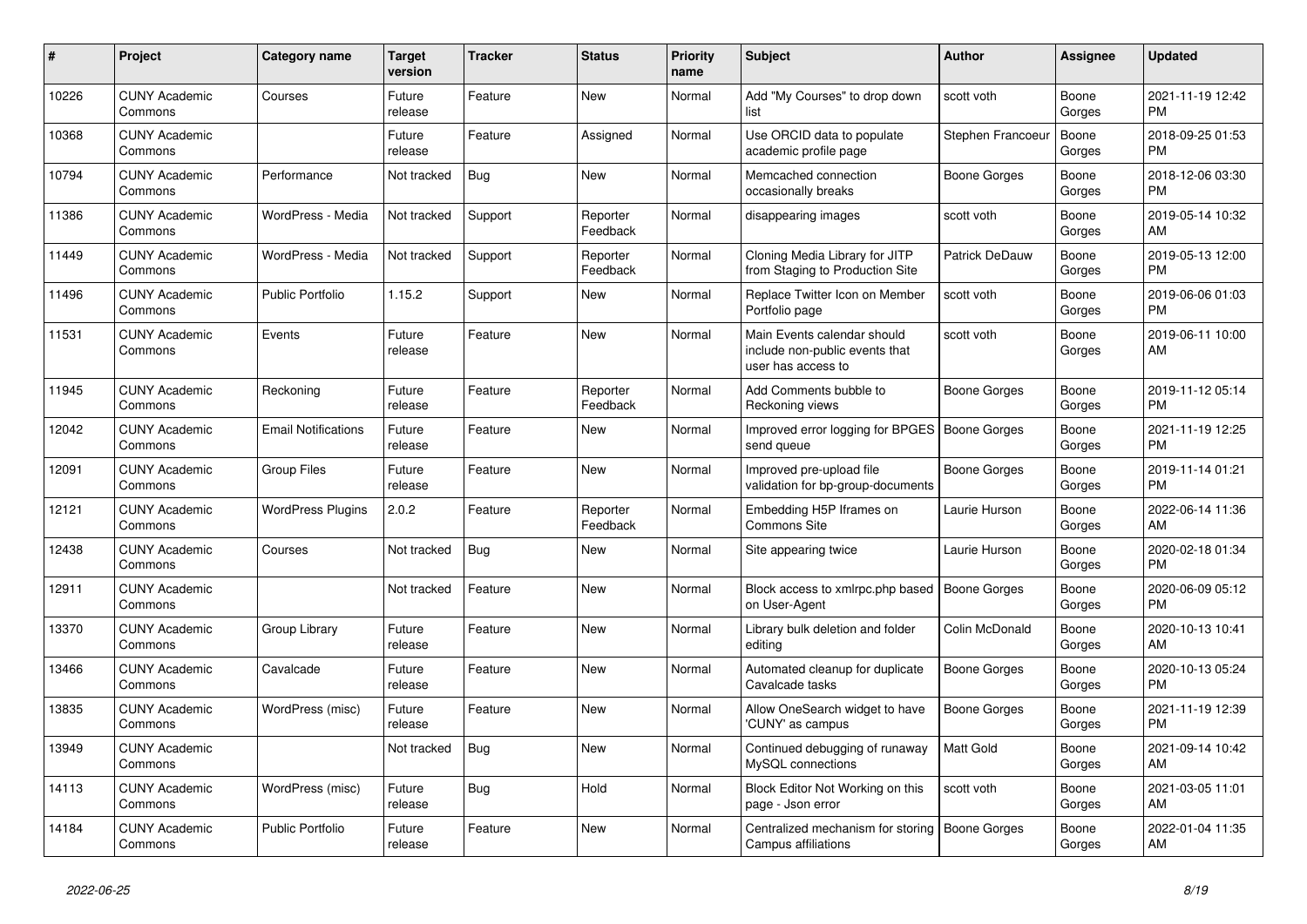| #     | Project                         | <b>Category name</b>       | <b>Target</b><br>version | <b>Tracker</b> | <b>Status</b>        | <b>Priority</b><br>name | <b>Subject</b>                                                                                | <b>Author</b>           | <b>Assignee</b> | <b>Updated</b>                |
|-------|---------------------------------|----------------------------|--------------------------|----------------|----------------------|-------------------------|-----------------------------------------------------------------------------------------------|-------------------------|-----------------|-------------------------------|
| 14309 | <b>CUNY Academic</b><br>Commons | Group Library              | Future<br>release        | Feature        | New                  | Normal                  | Better handling of<br>bp_group_document file<br>download attempts when file is<br>not present | <b>Boone Gorges</b>     | Boone<br>Gorges | 2021-11-19 12:28<br>РM        |
| 14483 | <b>CUNY Academic</b><br>Commons | WordPress - Media          | Not tracked              | <b>Bug</b>     | Reporter<br>Feedback | Normal                  | Wordpress PDF Embed Stopped<br>Working after JITP Media Clone                                 | Patrick DeDauw          | Boone<br>Gorges | 2021-05-20 01:51<br><b>PM</b> |
| 14504 | <b>CUNY Academic</b><br>Commons |                            | Not tracked              | Publicity      | Reporter<br>Feedback | Normal                  | Adding showcases to home page<br>menu                                                         | Laurie Hurson           | Boone<br>Gorges | 2022-01-19 03:26<br><b>PM</b> |
| 14908 | <b>CUNY Academic</b><br>Commons | Performance                |                          | <b>Bug</b>     | New                  | Normal                  | Stale object cache on cdev                                                                    | Raymond Hoh             | Boone<br>Gorges | 2021-12-07 09:45<br>AM        |
| 14987 | <b>CUNY Academic</b><br>Commons | <b>WordPress Plugins</b>   | Future<br>release        | Bug            | <b>New</b>           | Normal                  | Elementor update causes<br>database freeze-up                                                 | <b>Boone Gorges</b>     | Boone<br>Gorges | 2021-11-29 12:02<br><b>PM</b> |
| 15210 | <b>CUNY Academic</b><br>Commons | Analytics                  | Not tracked              | Design/UX      | New                  | Normal                  | Google Analytics improvements                                                                 | Colin McDonald          | Boone<br>Gorges | 2022-05-24 10:47<br>AM        |
| 15242 | <b>CUNY Academic</b><br>Commons | Performance                | Not tracked              | <b>Bug</b>     | Reporter<br>Feedback | Normal                  | Slugist site                                                                                  | Raffi<br>Khatchadourian | Boone<br>Gorges | 2022-02-07 11:14<br>AM        |
| 15604 | <b>CUNY Academic</b><br>Commons | <b>Email Notifications</b> | Future<br>release        | Feature        | Assigned             | Normal                  | <b>Restructure Commons Group</b><br>Digest Email Messages                                     | Matt Gold               | Boone<br>Gorges | 2022-05-26 10:45<br>AM        |
| 15767 | <b>CUNY Academic</b><br>Commons | WordPress (misc)           |                          | Support        | New                  | Normal                  | Site loading slowly                                                                           | scott voth              | Boone<br>Gorges | 2022-04-04 08:56<br><b>PM</b> |
| 15883 | <b>CUNY Academic</b><br>Commons |                            | 2.1.0                    | Feature        | New                  | Normal                  | Release BPGES update                                                                          | <b>Boone Gorges</b>     | Boone<br>Gorges | 2022-05-26 10:39<br>AM        |
| 16092 | <b>CUNY Academic</b><br>Commons |                            | Future<br>release        | Feature        | Hold                 | Normal                  | Don't show main site in Site<br>search results                                                | <b>Boone Gorges</b>     | Boone<br>Gorges | 2022-05-17 03:12<br><b>PM</b> |
| 16199 | <b>CUNY Academic</b><br>Commons | <b>Directories</b>         | 2.0.2                    | Bug            | New                  | Normal                  | Removed "Semester" Filter from<br><b>Courses Directory</b>                                    | Laurie Hurson           | Boone<br>Gorges | 2022-06-14 11:36<br>AM        |
| 365   | <b>CUNY Academic</b><br>Commons | WordPress (misc)           | Future<br>release        | Feature        | Assigned             | Normal                  | <b>Create Mouseover Tooltips</b><br>throughout Site                                           | Matt Gold               | Chris Stein     | 2015-11-09 06:18<br><b>PM</b> |
| 860   | <b>CUNY Academic</b><br>Commons | Design                     | Future<br>release        | Design/UX      | Assigned             | Normal                  | <b>Standardize Button Treatment</b><br>Across the Commons                                     | <b>Chris Stein</b>      | Chris Stein     | 2014-05-01 09:45<br>AM        |
| 1544  | <b>CUNY Academic</b><br>Commons | Groups (misc)              | Future<br>release        | Feature        | Reporter<br>Feedback | Normal                  | Group Filtering and Sorting                                                                   | Matt Gold               | Chris Stein     | 2019-03-01 02:25<br><b>PM</b> |
| 2754  | <b>CUNY Academic</b><br>Commons | Design                     | Future<br>release        | Feature        | Assigned             | Normal                  | Determine strategy for CAC logo<br>handling in top header                                     | Micki Kaufman           | Chris Stein     | 2015-01-05 08:53<br>PM        |
| 2832  | <b>CUNY Academic</b><br>Commons | <b>Public Portfolio</b>    | Future<br>release        | Feature        | Assigned             | Normal                  | Improve interface for (not)<br>auto-linking profile fields                                    | Boone Gorges            | Chris Stein     | 2015-01-05 08:52<br><b>PM</b> |
| 2881  | <b>CUNY Academic</b><br>Commons | <b>Public Portfolio</b>    | Future<br>release        | Feature        | Assigned             | Normal                  | Redesign the UX for Profiles                                                                  | Chris Stein             | Chris Stein     | 2016-10-13 12:45<br>PM        |
| 3059  | <b>CUNY Academic</b><br>Commons | Group Forums               | Future<br>release        | Design/UX      | New                  | Normal                  | Forum Post Permissable Content<br><b>Explanatory Text</b>                                     | Chris Stein             | Chris Stein     | 2015-04-02 11:27<br>AM        |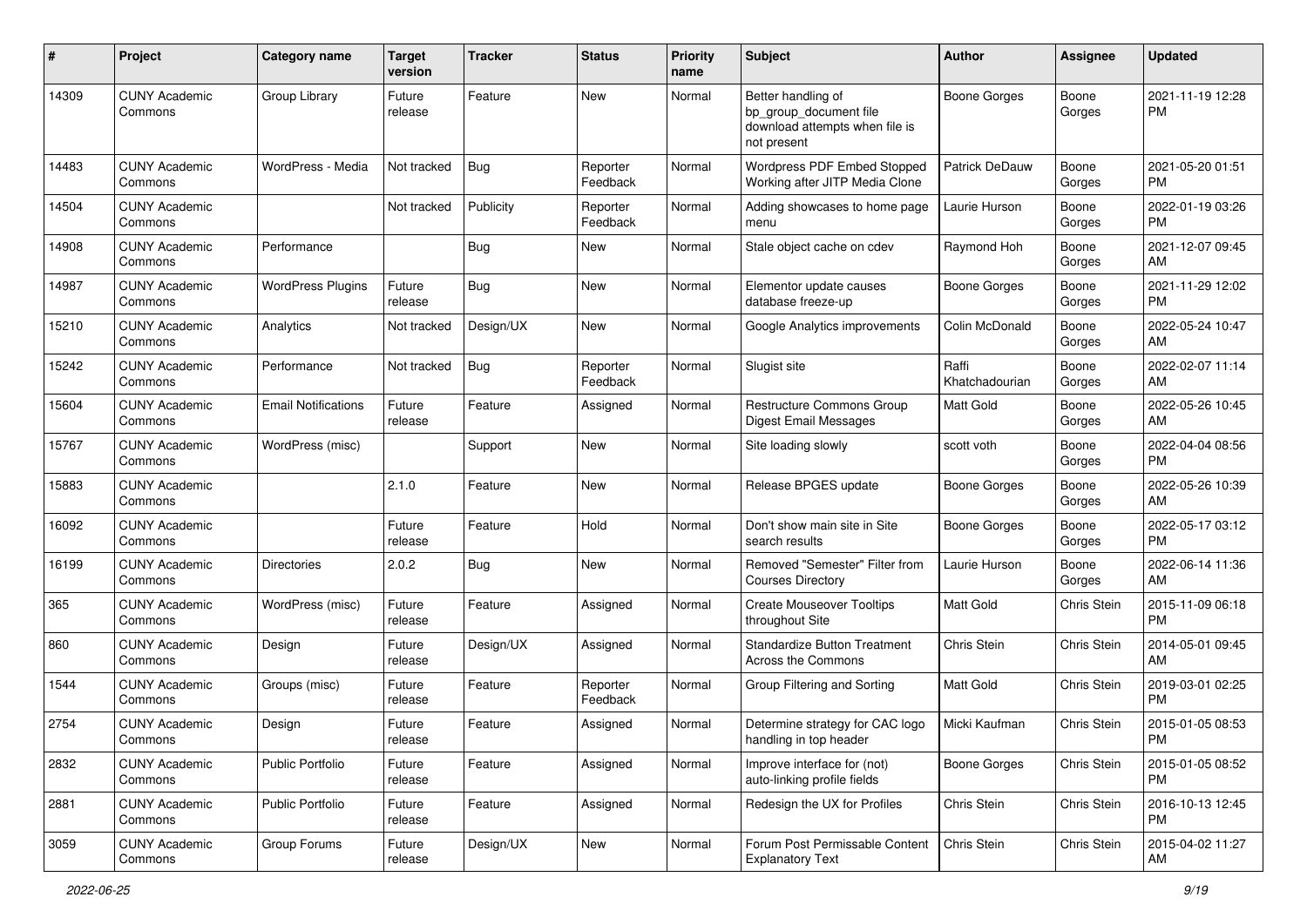| #     | Project                                                                 | <b>Category name</b>           | Target<br>version | <b>Tracker</b> | <b>Status</b> | <b>Priority</b><br>name | <b>Subject</b>                                                           | <b>Author</b>       | <b>Assignee</b>     | <b>Updated</b>                |
|-------|-------------------------------------------------------------------------|--------------------------------|-------------------|----------------|---------------|-------------------------|--------------------------------------------------------------------------|---------------------|---------------------|-------------------------------|
| 3330  | <b>CUNY Academic</b><br>Commons                                         | My Commons                     | Future<br>release | Feature        | Assigned      | Normal                  | 'Commons Information" tool                                               | Boone Gorges        | Chris Stein         | 2014-09-22 08:46<br>PM        |
| 3770  | <b>CUNY Academic</b><br>Commons                                         | <b>Public Portfolio</b>        | Future<br>release | Feature        | Assigned      | Normal                  | Improve Layout/Formatting of<br>Positions Area on Public<br>Portfolios   | Matt Gold           | Chris Stein         | 2015-04-01 09:17<br>PM        |
| 5827  | <b>CUNY Academic</b><br>Commons                                         | <b>Public Portfolio</b>        | Future<br>release | <b>Bug</b>     | Assigned      | Normal                  | Academic Interests square<br>bracket links not working                   | scott voth          | Chris Stein         | 2016-08-11 11:59<br>PM        |
| 9028  | <b>CUNY Academic</b><br>Commons                                         | Onboarding                     | Future<br>release | Feature        | Assigned      | Normal                  | suggest groups to new members<br>during the registration process         | Matt Gold           | Chris Stein         | 2018-10-24 12:34<br>РM        |
| 10354 | <b>CUNY Academic</b><br>Commons                                         | <b>Public Portfolio</b>        | Future<br>release | Feature        | <b>New</b>    | Normal                  | Opt out of Having a Profile Page                                         | scott voth          | Chris Stein         | 2020-05-12 10:43<br>AM        |
| 8078  | <b>CUNY Academic</b><br>Commons                                         | <b>WordPress Plugins</b>       | Future<br>release | System Upgrade | Assigned      | Normal                  | <b>CommentPress Updates</b>                                              | Margaret Galvan     | Christian<br>Wach   | 2017-05-08 03:49<br>PM        |
| 13199 | <b>CUNY Academic</b><br>Commons                                         | Group Forums                   | Future<br>release | Feature        | <b>New</b>    | Normal                  | <b>Favoring Groups over bbPress</b><br>plugin                            | Colin McDonald      | Colin<br>McDonald   | 2021-11-19 12:28<br>PM        |
| 4438  | <b>CUNY Academic</b><br>Commons                                         | Events                         | Future<br>release | <b>Bug</b>     | Assigned      | Normal                  | Events Calendar - Export<br><b>Recurring Events</b>                      | scott voth          | Daniel Jones        | 2016-05-23 04:25<br><b>PM</b> |
| 5268  | <b>CUNY Academic</b><br>Commons                                         | Group Forums                   | Future<br>release | Bug            | Assigned      | Normal                  | Long-time to post to multiple<br>groups                                  | Luke Waltzer        | Daniel Jones        | 2016-09-07 06:31<br>РM        |
| 412   | <b>CUNY Academic</b><br>Commons                                         | <b>WordPress Themes</b>        | Future<br>release | Feature        | Assigned      | Normal                  | <b>Featured Themes</b>                                                   | Matt Gold           | Dominic<br>Giglio   | 2015-01-05 08:44<br>PM        |
| 2167  | <b>CUNY Academic</b><br>Commons                                         | WordPress (misc)               | Future<br>release | Bug            | Assigned      | Normal                  | CAC-Livestream Plugin Issues                                             | Michael Smith       | Dominic<br>Giglio   | 2015-01-02 03:06<br><b>PM</b> |
| 12062 | AD/O365 Transition<br>from NonMatric to<br><b>Matriculated Students</b> |                                |                   | Feature        | In Progress   | Normal                  | create solution and console<br>project                                   | Emilio Rodriguez    | Emilio<br>Rodriguez | 2019-11-12 03:56<br>PM        |
| 9835  | <b>CUNY Academic</b><br>Commons                                         | Group Forums                   | Future<br>release | Bug            | Assigned      | Normal                  | add a "like" function?                                                   | Marilyn Weber       | Erik Trainer        | 2018-06-05 01:49<br>PМ        |
| 13331 | <b>CUNY Academic</b><br>Commons                                         | Site cloning                   | Future<br>release | Bug            | <b>New</b>    | Normal                  | Combine Site Template and<br>Clone operations                            | Boone Gorges        | Jeremy Felt         | 2021-11-19 12:39<br>PM        |
| 13891 | <b>CUNY Academic</b><br>Commons                                         | Internal Tools and<br>Workflow | 2.1.0             | Feature        | <b>New</b>    | Normal                  | Migrate automated linting to<br>GitHub Actions                           | <b>Boone Gorges</b> | Jeremy Felt         | 2022-05-26 10:45<br>AM        |
| 15194 | <b>CUNY Academic</b><br>Commons                                         | Internal Tools and<br>Workflow | 2.1.0             | Feature        | <b>New</b>    | Normal                  | PHPCS sniff for un-restored<br>switch_to_blog() calls                    | <b>Boone Gorges</b> | Jeremy Felt         | 2022-05-26 10:45<br>AM        |
| 8666  | <b>CUNY Academic</b><br>Commons                                         | Teaching                       | Not tracked       | Documentation  | Assigned      | Normal                  | Create Teaching on the<br>Commons Resource Page                          | Matt Gold           | Laurie Hurson       | 2019-09-23 03:16<br>PM        |
| 11517 | <b>CUNY Academic</b><br>Commons                                         |                                | Not tracked       | Feature        | Assigned      | Normal                  | wp-accessibility plugin should not<br>strip 'target="_blank"' by default | Boone Gorges        | Laurie Hurson       | 2019-09-24 09:57<br>AM        |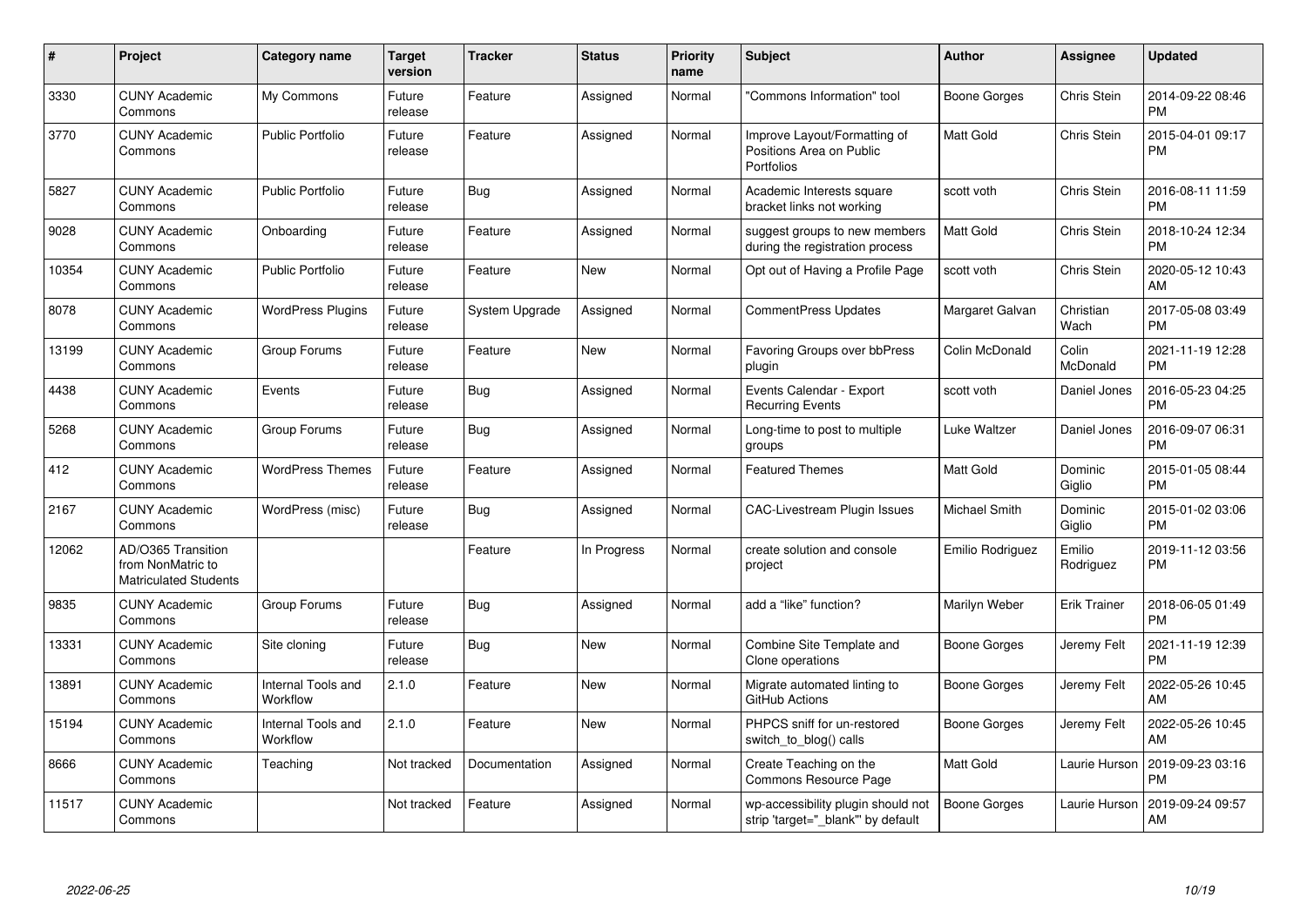| #     | Project                         | <b>Category name</b>      | <b>Target</b><br>version | <b>Tracker</b> | <b>Status</b>        | <b>Priority</b><br>name | Subject                                                                               | Author                       | Assignee           | <b>Updated</b>                |
|-------|---------------------------------|---------------------------|--------------------------|----------------|----------------------|-------------------------|---------------------------------------------------------------------------------------|------------------------------|--------------------|-------------------------------|
| 11879 | <b>CUNY Academic</b><br>Commons |                           | Not tracked              | Bug            | <b>New</b>           | Normal                  | Hypothesis comments appearing<br>on multiple, different pdfs across<br>blogs          | Laurie Hurson                | Laurie Hurson      | 2019-09-19 02:39<br><b>PM</b> |
| 12446 | <b>CUNY Academic</b><br>Commons | Groups (misc)             | Future<br>release        | Feature        | Reporter<br>Feedback | Normal                  | Toggle default site to group forum<br>posting                                         | Laurie Hurson                | Laurie Hurson      | 2020-03-10 11:57<br>AM        |
| 14475 | <b>CUNY Academic</b><br>Commons |                           | Not tracked              | Publicity      | New                  | Normal                  | OER Showcase Page                                                                     | Laurie Hurson                | Laurie Hurson      | 2021-09-14 10:46<br>AM        |
| 2666  | <b>CUNY Academic</b><br>Commons | About page                | Not tracked              | Documentation  | Assigned             | Normal                  | <b>Update About Text</b>                                                              | Chris Stein                  | Luke Waltzer       | 2016-03-04 11:19<br>AM        |
| 5955  | <b>CUNY Academic</b><br>Commons | Outreach                  | Future<br>release        | Feature        | Assigned             | Normal                  | Create auto-newsletter for<br>commons members                                         | <b>Matt Gold</b>             | Luke Waltzer       | 2016-08-30 10:34<br>AM        |
| 6078  | <b>CUNY Academic</b><br>Commons | <b>Blogs (BuddyPress)</b> | Future<br>release        | Feature        | New                  | Normal                  | <b>Explore Adding Network Blog</b><br>Metadata Plugin                                 | Luke Waltzer                 | Luke Waltzer       | 2016-10-11 10:29<br><b>PM</b> |
| 6298  | <b>CUNY Academic</b><br>Commons | User Experience           | Not tracked              | Design/UX      | Assigned             | Normal                  | Examine data from survey                                                              | <b>Matt Gold</b>             | Margaret<br>Galvan | 2016-10-14 12:16<br><b>PM</b> |
| 7828  | <b>CUNY Academic</b><br>Commons |                           | Not tracked              | Feature        | Assigned             | Normal                  | Theme Assessment 2017                                                                 | Margaret Galvan              | Margaret<br>Galvan | 2017-05-02 10:41<br><b>PM</b> |
| 8211  | <b>CUNY Academic</b><br>Commons | <b>WordPress Themes</b>   | Future<br>release        | Feature        | <b>New</b>           | Normal                  | Theme Suggestions: Material<br>Design-Inspired Themes                                 | Margaret Galvan              | Margaret<br>Galvan | 2017-08-07 02:48<br><b>PM</b> |
| 12392 | <b>CUNY Academic</b><br>Commons | Help/Codex                | Not tracked              | Documentation  | <b>New</b>           | Normal                  | <b>Updates to Common Commons</b><br>Questions on Help Page                            | scott voth                   | Margaret<br>Galvan | 2020-02-11 10:53<br>AM        |
| 3509  | <b>CUNY Academic</b><br>Commons | Publicity                 | 1.7                      | Publicity      | <b>New</b>           | Normal                  | Create 1.7 digital signage imagery                                                    | Micki Kaufman                | Marilyn<br>Weber   | 2014-10-01 12:40<br><b>PM</b> |
| 8837  | <b>CUNY Academic</b><br>Commons |                           | Not tracked              | Feature        | Assigned             | Normal                  | Create a form to request info from<br>people requesting premium<br>themes and plugins | <b>Matt Gold</b>             | Marilyn<br>Weber   | 2017-11-14 03:35<br><b>PM</b> |
| 9420  | <b>CUNY Academic</b><br>Commons | cuny.is                   | Not tracked              | Feature        | <b>New</b>           | Normal                  | Request for http://cuny.is/streams                                                    | Raffi<br>Khatchadourian      | Marilyn<br>Weber   | 2018-04-02 10:08<br>AM        |
| 12382 | <b>CUNY Academic</b><br>Commons | Membership                | Not tracked              | Support        | <b>New</b>           | Normal                  | Email request change                                                                  | Marilyn Weber                | Marilyn<br>Weber   | 2020-02-06 12:56<br><b>PM</b> |
| 2175  | <b>CUNY Academic</b><br>Commons | WordPress (misc)          | Not tracked              | Support        | Assigned             | Normal                  | Subscibe 2 vs. Jetpack<br>subscription options                                        | local admin                  | Matt Gold          | 2016-01-26 04:58<br><b>PM</b> |
| 2573  | <b>NYCDH Community</b><br>Site  |                           |                          | Feature        | Reporter<br>Feedback | Normal                  | Add dh nyc twitter list feed to site                                                  | <b>Mark Newton</b>           | Matt Gold          | 2013-05-16 11:42<br>PM        |
| 3657  | <b>CUNY Academic</b><br>Commons | WordPress (misc)          | Not tracked              | Feature        | New                  | Normal                  | Create alert for GC email<br>addresses                                                | Matt Gold                    | Matt Gold          | 2016-04-14 11:29<br><b>PM</b> |
| 3691  | <b>CUNY Academic</b><br>Commons | <b>WordPress Plugins</b>  | Future<br>release        | <b>Bug</b>     | New                  | Normal                  | <b>WPMU Domain Mapping</b><br>Debugging on cdev                                       | Raymond Hoh                  | Matt Gold          | 2014-12-12 09:04<br>AM        |
| 4225  | <b>CUNY Academic</b><br>Commons | DiRT Integration          | Future<br>release        | Design/UX      | New                  | Normal                  | Add information to DIRT page (in<br>Create a Group)                                   | Samantha Raddatz   Matt Gold |                    | 2015-06-26 03:14<br><b>PM</b> |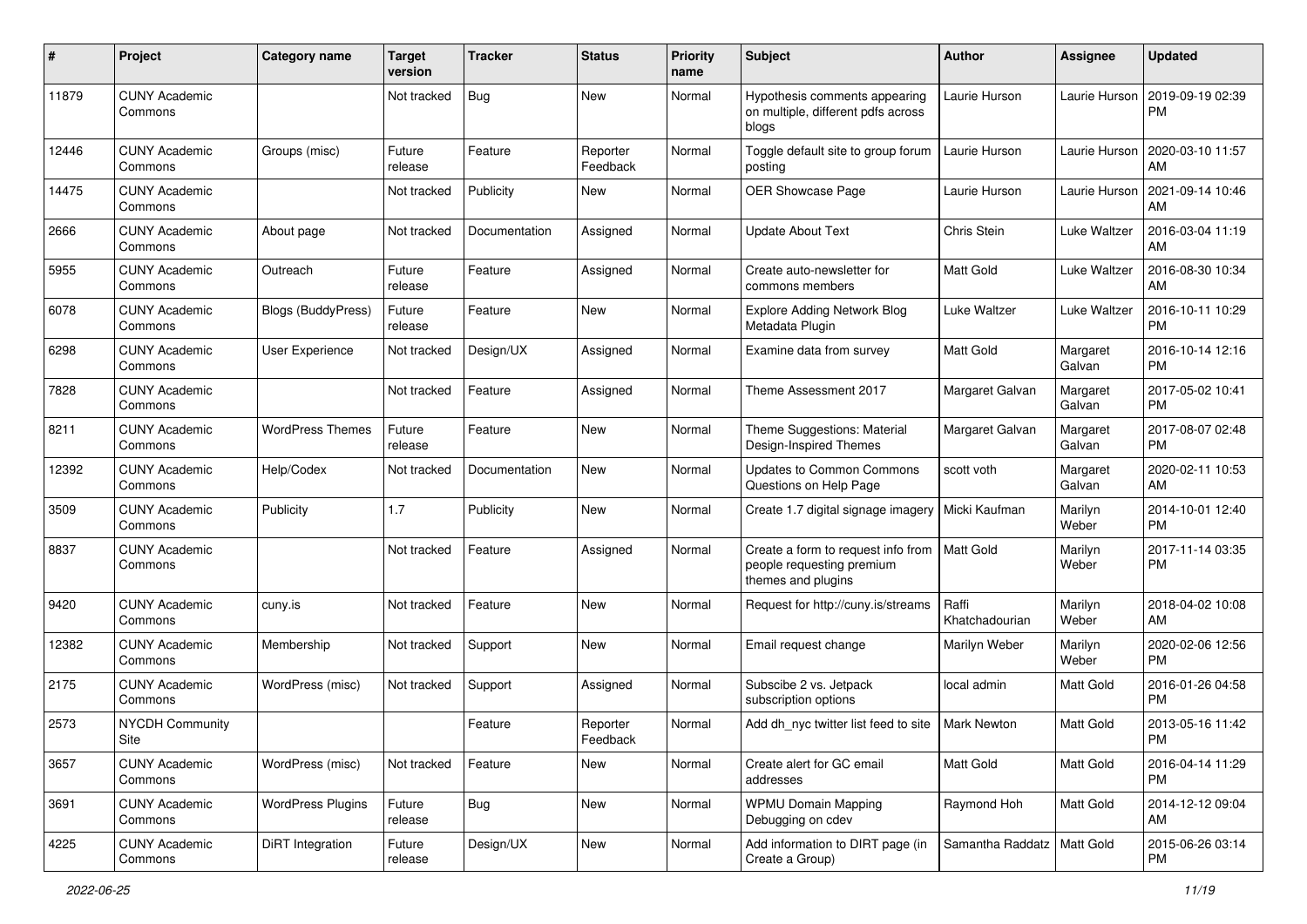| $\pmb{\#}$ | <b>Project</b>                  | Category name            | <b>Target</b><br>version | <b>Tracker</b> | <b>Status</b>        | <b>Priority</b><br>name | <b>Subject</b>                                                                       | <b>Author</b>      | <b>Assignee</b>       | <b>Updated</b>                |
|------------|---------------------------------|--------------------------|--------------------------|----------------|----------------------|-------------------------|--------------------------------------------------------------------------------------|--------------------|-----------------------|-------------------------------|
| 4972       | <b>CUNY Academic</b><br>Commons | Analytics                | Not tracked              | <b>Bug</b>     | <b>New</b>           | Normal                  | <b>Newsletter Analytics</b>                                                          | Stephen Real       | <b>Matt Gold</b>      | 2015-12-09 12:54<br><b>PM</b> |
| 8607       | <b>CUNY Academic</b><br>Commons |                          | Not tracked              | Support        | <b>New</b>           | Normal                  | Paypal?                                                                              | Marilyn Weber      | <b>Matt Gold</b>      | 2018-05-15 01:37<br><b>PM</b> |
| 8898       | <b>CUNY Academic</b><br>Commons | Social Paper             | Not tracked              | Feature        | Assigned             | Normal                  | Usage data on docs and social<br>paper                                               | Matt Gold          | Matt Gold             | 2017-11-16 11:32<br>AM        |
| 9015       | <b>CUNY Academic</b><br>Commons | Groups (misc)            | Not tracked              | Outreach       | Assigned             | Normal                  | Email group admins the email<br>addresses of their groups                            | <b>Matt Gold</b>   | <b>Matt Gold</b>      | 2018-01-02 09:54<br>AM        |
| 10839      | <b>CUNY Academic</b><br>Commons | About page               | Not tracked              | Support        | <b>New</b>           | Normal                  | <b>Mission Statement Needs</b><br>Revision                                           | scott voth         | <b>Matt Gold</b>      | 2018-12-26 10:58<br>AM        |
| 11493      | <b>CUNY Academic</b><br>Commons | Domain Mapping           | Not tracked              | Support        | Reporter<br>Feedback | Normal                  | Domain Mapping Request - Talia<br>Schaffer                                           | scott voth         | Matt Gold             | 2019-08-06 08:39<br>AM        |
| 11545      | <b>CUNY Academic</b><br>Commons | <b>WordPress Plugins</b> | Not tracked              | Support        | <b>New</b>           | Normal                  | <b>Twitter searches in WordPress</b>                                                 | Gina Cherry        | <b>Matt Gold</b>      | 2019-09-23 01:03<br><b>PM</b> |
| 12484      | <b>CUNY Academic</b><br>Commons |                          | Not tracked              | Support        | Reporter<br>Feedback | Normal                  | Sign up Code for COIL Course<br>starting in March                                    | Laurie Hurson      | Matt Gold             | 2020-03-02 02:26<br><b>PM</b> |
| 8902       | <b>CUNY Academic</b><br>Commons | Design                   | Not tracked              | Feature        | Assigned             | Normal                  | Report back on research on<br><b>BuddyPress themes</b>                               | Matt Gold          | Michael Smith         | 2017-11-10 12:31<br><b>PM</b> |
| 3506       | <b>CUNY Academic</b><br>Commons | Publicity                | 1.7                      | Publicity      | <b>New</b>           | Normal                  | Prepare 1.7 email messaging                                                          | Micki Kaufman      | Micki<br>Kaufman      | 2014-10-01 12:36<br><b>PM</b> |
| 7624       | <b>CUNY Academic</b><br>Commons | BuddyPress (misc)        | Future<br>release        | Design/UX      | <b>New</b>           | Normal                  | <b>BP Notifications</b>                                                              | Luke Waltzer       | Paige Dupont          | 2017-02-08 10:43<br><b>PM</b> |
| 11393      | <b>CUNY Academic</b><br>Commons |                          | Not tracked              | Publicity      | New                  | Normal                  | After 1.15 release, ceate a hero<br>slide and post about adding a site<br>to a group | scott voth         | Patrick<br>Sweeney    | 2019-05-14 10:32<br>AM        |
| 2571       | <b>NYCDH Community</b><br>Site  |                          |                          | Feature        | Assigned             | Normal                  | Add Google custom search box to<br>homepage                                          | <b>Mark Newton</b> | Raymond<br><b>Hoh</b> | 2013-05-18 07:49<br><b>PM</b> |
| 2574       | <b>NYCDH Community</b><br>Site  |                          |                          | Feature        | Assigned             | Normal                  | Add Way to Upload Files to<br>Groups                                                 | Mark Newton        | Raymond<br>Hoh        | 2013-05-18 07:46<br><b>PM</b> |
| 3192       | <b>CUNY Academic</b><br>Commons | Group Forums             | Future<br>release        | Feature        | Assigned             | Normal                  | Customizable forum views for<br>bbPress 2.x group forums                             | Boone Gorges       | Raymond<br><b>Hoh</b> | 2015-11-09 12:47<br><b>PM</b> |
| 3369       | <b>CUNY Academic</b><br>Commons | Reply By Email           | Not tracked              | Outreach       | Hold                 | Normal                  | Release reply by email to WP<br>plugin directory                                     | <b>Matt Gold</b>   | Raymond<br>Hoh        | 2016-03-01 12:46<br><b>PM</b> |
| 3492       | <b>CUNY Academic</b><br>Commons | <b>WordPress Themes</b>  | Future<br>release        | Support        | Assigned             | Normal                  | Add CBOX theme to the<br>Commons                                                     | scott voth         | Raymond<br>Hoh        | 2014-10-08 05:55<br><b>PM</b> |
| 3517       | <b>CUNY Academic</b><br>Commons | My Commons               | Future<br>release        | Feature        | Assigned             | Normal                  | Mute/Unmute My Commons<br>updates                                                    | Matt Gold          | Raymond<br>Hoh        | 2015-11-09 01:19<br><b>PM</b> |
| 3536       | <b>CUNY Academic</b><br>Commons | My Commons               | Future<br>release        | Feature        | Assigned             | Normal                  | Infinite Scroll on My Commons<br>page                                                | <b>Matt Gold</b>   | Raymond<br>Hoh        | 2015-04-13 04:42<br><b>PM</b> |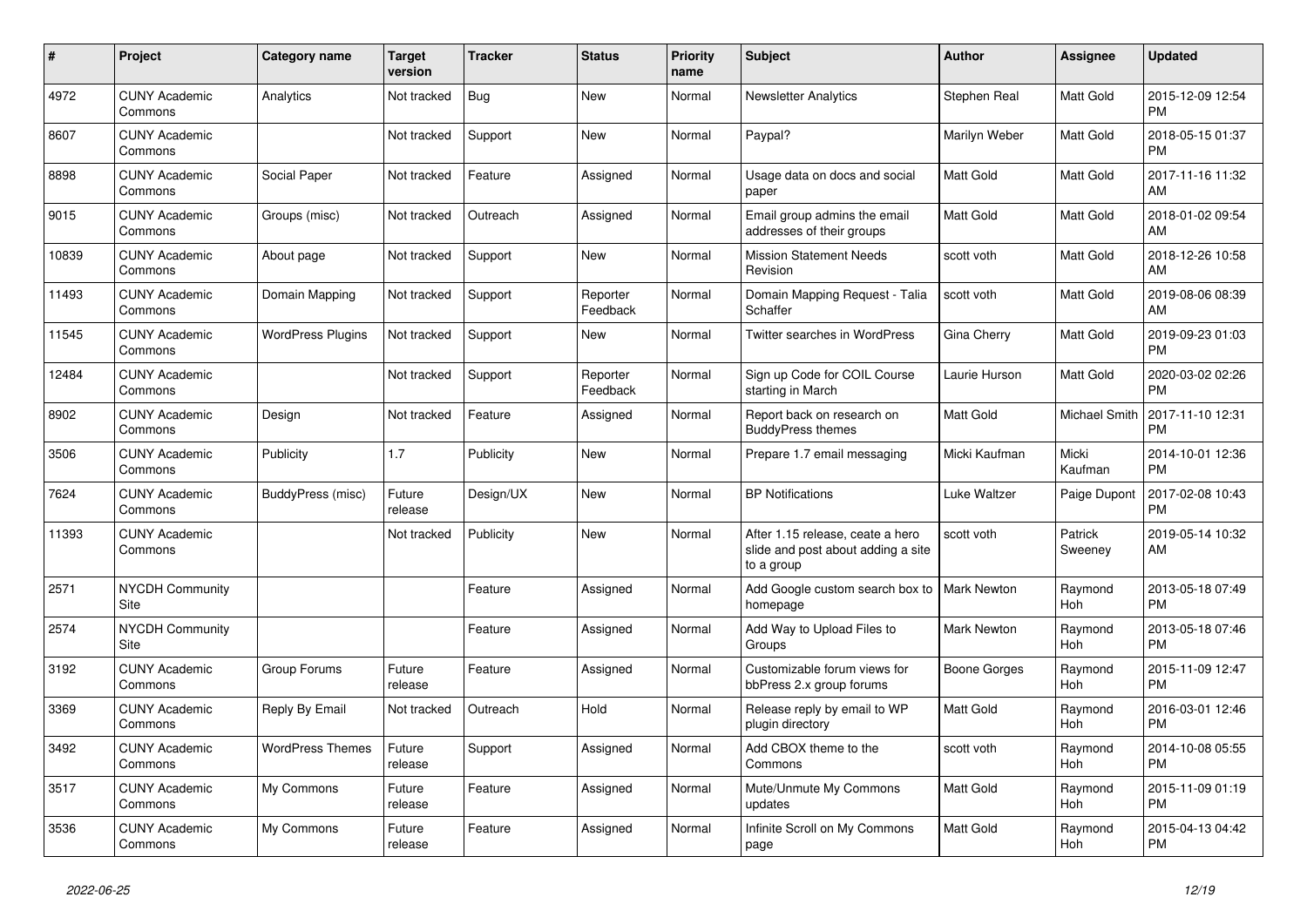| #     | <b>Project</b>                  | <b>Category name</b>     | Target<br>version | Tracker    | <b>Status</b>        | <b>Priority</b><br>name | <b>Subject</b>                                                     | <b>Author</b>           | Assignee              | <b>Updated</b>                |
|-------|---------------------------------|--------------------------|-------------------|------------|----------------------|-------------------------|--------------------------------------------------------------------|-------------------------|-----------------------|-------------------------------|
| 3577  | <b>CUNY Academic</b><br>Commons | My Commons               | Future<br>release | Design/UX  | Assigned             | Normal                  | Replies to items in My Commons                                     | <b>Matt Gold</b>        | Raymond<br><b>Hoh</b> | 2015-04-09 05:19<br><b>PM</b> |
| 3662  | <b>CUNY Academic</b><br>Commons | <b>SEO</b>               | Future<br>release | Feature    | Assigned             | Normal                  | Duplicate Content/SEO/Google<br>issues                             | <b>Matt Gold</b>        | Raymond<br>Hoh        | 2015-04-13 04:37<br><b>PM</b> |
| 3939  | <b>CUNY Academic</b><br>Commons | <b>WordPress Plugins</b> | Future<br>release | <b>Bug</b> | Hold                 | Normal                  | Activity stream support for<br>Co-Authors Plus plugin              | Raymond Hoh             | Raymond<br><b>Hoh</b> | 2015-11-09 06:13<br><b>PM</b> |
| 4388  | <b>CUNY Academic</b><br>Commons | WordPress (misc)         | Future<br>release | <b>Bug</b> | Assigned             | Normal                  | Repeated request for<br>authentication.                            | Alice.Lynn<br>McMichael | Raymond<br>Hoh        | 2015-08-11 07:35<br><b>PM</b> |
| 5282  | <b>CUNY Academic</b><br>Commons | Social Paper             | Future<br>release | Bug        | <b>New</b>           | Normal                  | Replying via email directs to<br>paper but not individual comment. | Marilyn Weber           | Raymond<br>Hoh        | 2016-03-02 01:48<br><b>PM</b> |
| 6671  | <b>CUNY Academic</b><br>Commons | Reply By Email           | Not tracked       | <b>Bug</b> | Assigned             | Normal                  | 'Post too often" RBE error<br>message                              | <b>Matt Gold</b>        | Raymond<br><b>Hoh</b> | 2016-11-11 09:55<br>AM        |
| 6995  | <b>CUNY Academic</b><br>Commons | Home Page                | Not tracked       | <b>Bug</b> | Assigned             | Normal                  | member filter on homepage not<br>working                           | <b>Matt Gold</b>        | Raymond<br>Hoh        | 2016-12-11 09:46<br><b>PM</b> |
| 7115  | <b>CUNY Academic</b><br>Commons | Groups (misc)            | Future<br>release | Feature    | Reporter<br>Feedback | Normal                  | make licensing info clear during<br>group creation                 | <b>Matt Gold</b>        | Raymond<br>Hoh        | 2020-12-08 11:32<br>AM        |
| 7928  | <b>CUNY Academic</b><br>Commons | Group Forums             | Not tracked       | <b>Bug</b> | <b>New</b>           | Normal                  | Duplicate Forum post                                               | Luke Waltzer            | Raymond<br>Hoh        | 2017-04-11 09:27<br><b>PM</b> |
| 8976  | <b>CUNY Academic</b><br>Commons | Reply By Email           | Not tracked       | Feature    | Assigned             | Normal                  | Package RBE new topics<br>posting?                                 | Matt Gold               | Raymond<br>Hoh        | 2017-12-04 02:34<br><b>PM</b> |
| 8991  | <b>CUNY Academic</b><br>Commons | Reply By Email           | Not tracked       | <b>Bug</b> | Hold                 | Normal                  | RBE duplicate email message<br>issue                               | Matt Gold               | Raymond<br><b>Hoh</b> | 2018-02-18 08:53<br><b>PM</b> |
| 8992  | <b>NYCDH Community</b><br>Site  |                          |                   | Bug        | Assigned             | Normal                  | Multiple RBE error reports                                         | <b>Matt Gold</b>        | Raymond<br><b>Hoh</b> | 2017-12-11 05:43<br><b>PM</b> |
| 9060  | <b>CUNY Academic</b><br>Commons | Commons In A Box         | Not tracked       | <b>Bug</b> | Hold                 | Normal                  | Problems with CBox image library<br>upload                         | Lisa Rhody              | Raymond<br>Hoh        | 2018-01-10 03:26<br><b>PM</b> |
| 9346  | <b>CUNY Academic</b><br>Commons | WordPress (misc)         | Not tracked       | <b>Bug</b> | <b>New</b>           | Normal                  | Clone cetls.bmcc.cuny.edu for<br>development                       | Owen Roberts            | Raymond<br>Hoh        | 2018-03-06 05:35<br><b>PM</b> |
| 9729  | <b>CUNY Academic</b><br>Commons | <b>SEO</b>               | Not tracked       | Support    | New                  | Normal                  | 503 Errors showing on<br>newlaborforum.cuny.edu                    | Diane Krauthamer        | Raymond<br>Hoh        | 2018-05-22 04:48<br><b>PM</b> |
| 10262 | <b>CUNY Academic</b><br>Commons |                          | Not tracked       | <b>Bug</b> | Reporter<br>Feedback | Normal                  | Newsletter Plugin: Broken Image<br>at Bottom of All Newsletters    | Mark Webb               | Raymond<br>Hoh        | 2018-08-30 05:17<br><b>PM</b> |
| 10659 | <b>CUNY Academic</b><br>Commons | Group Forums             | Future<br>release | Feature    | Assigned             | Normal                  | Post to multiple groups via email                                  | Matt Gold               | Raymond<br><b>Hoh</b> | 2018-11-15 12:54<br>AM        |
| 11149 | <b>CUNY Academic</b><br>Commons |                          | Not tracked       | Support    | Reporter<br>Feedback | Normal                  | comments getting blocked                                           | Marilyn Weber           | Raymond<br>Hoh        | 2019-03-26 11:40<br>AM        |
| 11243 | <b>CUNY Academic</b><br>Commons | BuddyPress (misc)        | Future<br>release | Bug        | <b>New</b>           | Normal                  | Audit bp-custom.php                                                | Raymond Hoh             | Raymond<br>Hoh        | 2022-04-26 11:59<br>AM        |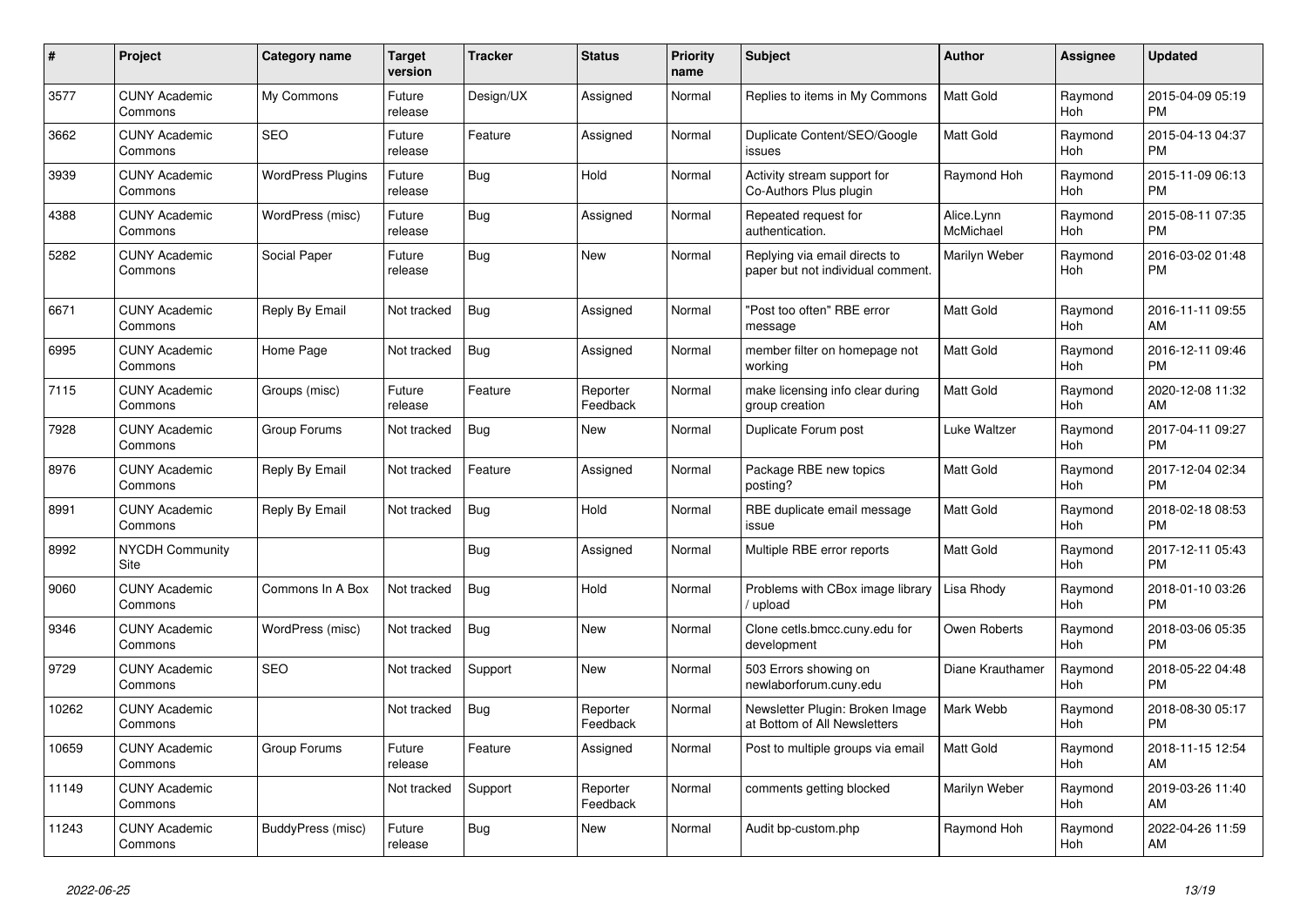| #     | Project                         | <b>Category name</b>     | <b>Target</b><br>version | <b>Tracker</b> | <b>Status</b>                       | <b>Priority</b><br>name | <b>Subject</b>                                                  | <b>Author</b>           | <b>Assignee</b>       | <b>Updated</b>                |
|-------|---------------------------------|--------------------------|--------------------------|----------------|-------------------------------------|-------------------------|-----------------------------------------------------------------|-------------------------|-----------------------|-------------------------------|
| 11624 | <b>CUNY Academic</b><br>Commons | WordPress (misc)         | Not tracked              | Support        | <b>New</b>                          | Normal                  | Change pages into posts or swap<br>database for a Commons site? | Stephen Klein           | Raymond<br>Hoh        | 2019-07-09 11:04<br>AM        |
| 11649 | <b>CUNY Academic</b><br>Commons | <b>WordPress Plugins</b> | 2.0.2                    | <b>Bug</b>     | In Progress                         | Normal                  | CC license displayed on every<br>page                           | Gina Cherry             | Raymond<br><b>Hoh</b> | 2022-06-14 11:36<br>AM        |
| 12004 | <b>CUNY Academic</b><br>Commons |                          | Not tracked              | Support        | Reporter<br>Feedback                | Normal                  | Notifications for spam blog<br>comments                         | Gina Cherry             | Raymond<br><b>Hoh</b> | 2019-11-01 12:05<br><b>PM</b> |
| 12741 | <b>CUNY Academic</b><br>Commons | <b>WordPress Plugins</b> | Not tracked              | Support        | Reporter<br>Feedback                | Normal                  | Tableau Public Viz Block                                        | Marilyn Weber           | Raymond<br>Hoh        | 2020-05-12 11:00<br>AM        |
| 13286 | <b>CUNY Academic</b><br>Commons |                          | Not tracked              | Support        | New                                 | Normal                  | problem connecting with<br>WordPress app                        | Marilyn Weber           | Raymond<br><b>Hoh</b> | 2020-09-08 11:16<br>AM        |
| 13328 | <b>CUNY Academic</b><br>Commons | Group Forums             | Not tracked              | <b>Bug</b>     | Reporter<br>Feedback                | Normal                  | cross-posting in two related<br>groups                          | Marilyn Weber           | Raymond<br><b>Hoh</b> | 2020-09-15 10:39<br><b>PM</b> |
| 13358 | <b>CUNY Academic</b><br>Commons | Group Forums             | Future<br>release        | Feature        | <b>New</b>                          | Normal                  | Improved UI for group forum<br>threading settings               | <b>Boone Gorges</b>     | Raymond<br><b>Hoh</b> | 2021-11-19 12:27<br><b>PM</b> |
| 13430 | <b>CUNY Academic</b><br>Commons | Reply By Email           | Not tracked              | Bug            | <b>New</b>                          | Normal                  | Delay in RBE                                                    | Luke Waltzer            | Raymond<br><b>Hoh</b> | 2020-10-13 11:16<br>AM        |
| 13946 | <b>CUNY Academic</b><br>Commons | <b>WordPress Plugins</b> | 2.1.0                    | Support        | Assigned                            | Normal                  | <b>Custom Embed handler For</b><br>OneDrive files               | scott voth              | Raymond<br><b>Hoh</b> | 2022-05-26 10:46<br>AM        |
| 14439 | <b>CUNY Academic</b><br>Commons | Spam/Spam<br>Prevention  | 2.0.2                    | Support        | Assigned                            | Normal                  | Aprroved comments held for<br>moderation                        | Laurie Hurson           | Raymond<br><b>Hoh</b> | 2022-06-14 11:36<br>AM        |
| 14496 | <b>CUNY Academic</b><br>Commons | Domain Mapping           | Future<br>release        | Bug            | <b>New</b>                          | Normal                  | Mapped domain SSO uses<br>third-party cookies                   | Raymond Hoh             | Raymond<br>Hoh        | 2021-05-24 04:03<br><b>PM</b> |
| 14983 | <b>CUNY Academic</b><br>Commons | WordPress (misc)         | Not tracked              | Support        | Reporter<br>Feedback                | Normal                  | "Read More" tag not working                                     | Rebecca Krisel          | Raymond<br><b>Hoh</b> | 2021-11-23 01:17<br><b>PM</b> |
| 14994 | <b>CUNY Academic</b><br>Commons | cdev.gc.cuny.edu         | Not tracked              | Support        | In Progress                         | Normal                  | Clear Cache on CDEV                                             | scott voth              | Raymond<br><b>Hoh</b> | 2021-12-07 03:51<br><b>PM</b> |
| 15516 | <b>CUNY Academic</b><br>Commons | <b>WordPress Plugins</b> |                          | Bug            | Reporter<br>Feedback                | Normal                  | Can't publish or save draft of post<br>on wordpress.com         | Raffi<br>Khatchadourian | Raymond<br>Hoh        | 2022-03-02 05:52<br><b>PM</b> |
| 15978 | <b>CUNY Academic</b><br>Commons | WordPress - Media        | 2.0.2                    | Support        | Reporter<br>Feedback                | Normal                  | .tex files?                                                     | Marilyn Weber           | Raymond<br><b>Hoh</b> | 2022-06-14 11:36<br>AM        |
| 16110 | <b>CUNY Academic</b><br>Commons |                          |                          | Support        | Reporter<br>Feedback                | Normal                  | remove Creative Commons<br>license from pages?                  | Marilyn Weber           | Raymond<br><b>Hoh</b> | 2022-05-17 06:11<br><b>PM</b> |
| 16177 | <b>CUNY Academic</b><br>Commons | Reply By Email           |                          | <b>Bug</b>     | <b>New</b>                          | Normal                  | Switch to Inbound mode for RBE                                  | Raymond Hoh             | Raymond<br>Hoh        | 2022-05-30 04:32<br><b>PM</b> |
| 16245 | <b>CUNY Academic</b><br>Commons | WordPress (misc)         |                          | <b>Bug</b>     | Reporter<br>Feedback                | Normal                  | Save Button missing on<br><b>WordPress Profile page</b>         | scott voth              | Raymond<br><b>Hoh</b> | 2022-06-16 03:09<br><b>PM</b> |
| 16291 | <b>CUNY Academic</b><br>Commons | Site cloning             | 2.0.2                    | Support        | Staged for<br>Production<br>Release | Normal                  | Images coming up blank in Media<br>Library                      | Marilyn Weber           | Raymond<br><b>Hoh</b> | 2022-06-23 08:28<br><b>PM</b> |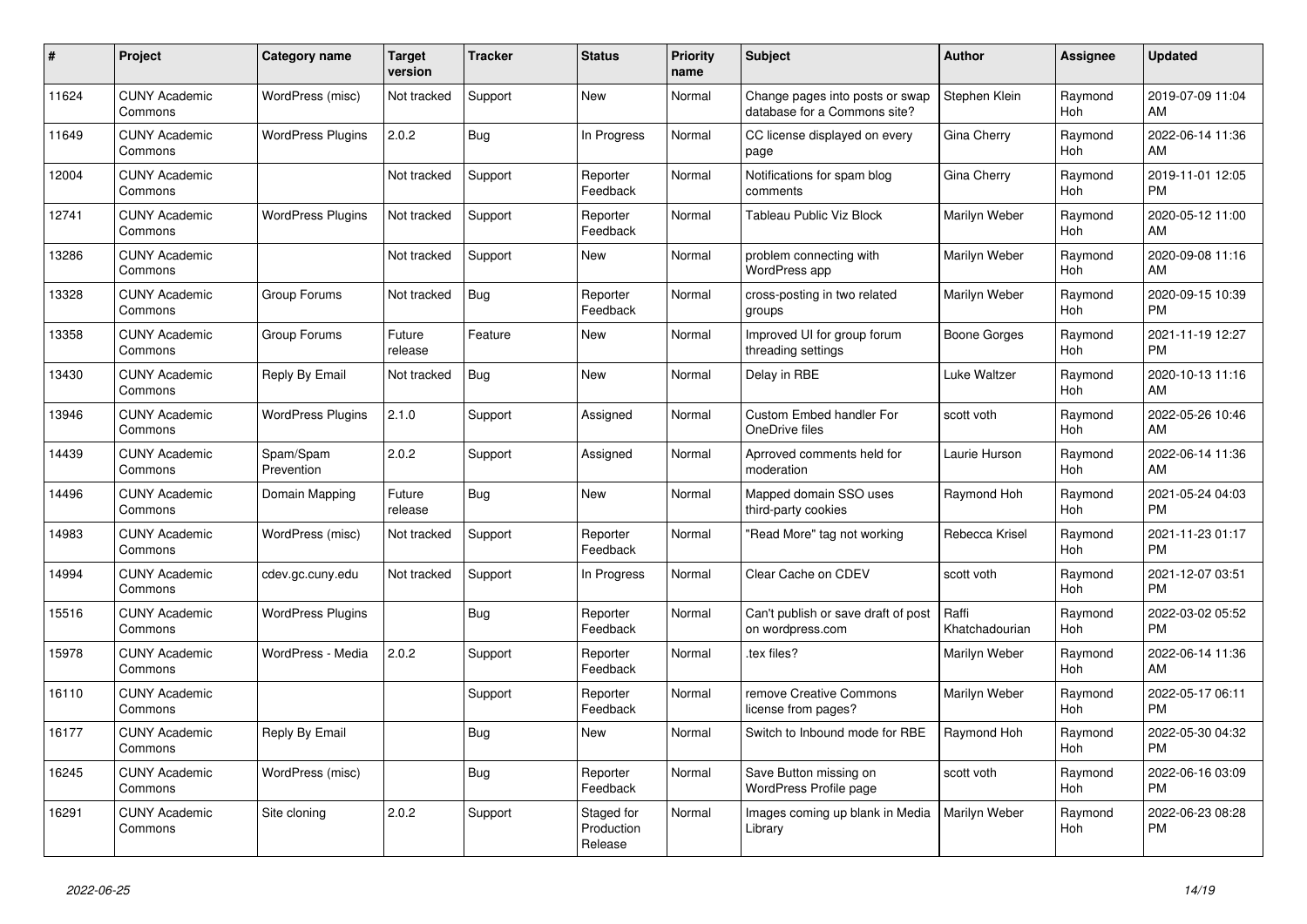| #     | Project                         | <b>Category name</b>     | <b>Target</b><br>version | <b>Tracker</b> | <b>Status</b>                       | <b>Priority</b><br>name | Subject                                                                   | Author                  | <b>Assignee</b>     | <b>Updated</b>                |
|-------|---------------------------------|--------------------------|--------------------------|----------------|-------------------------------------|-------------------------|---------------------------------------------------------------------------|-------------------------|---------------------|-------------------------------|
| 16296 | <b>CUNY Academic</b><br>Commons | Home Page                | 2.0.2                    | Bug            | Staged for<br>Production<br>Release | Normal                  | "Visit Profile" link on Member<br>Directory page doesn't work<br>properly | Raymond Hoh             | Raymond<br>Hoh      | 2022-06-24 07:54<br>PM        |
| 497   | <b>CUNY Academic</b><br>Commons | <b>WordPress Plugins</b> | Future<br>release        | Feature        | Assigned                            | Normal                  | Drag and Drop Ordering on<br><b>Gallery Post Plugin</b>                   | <b>Matt Gold</b>        | Ron Rennick         | 2015-11-09 06:18<br><b>PM</b> |
| 308   | <b>CUNY Academic</b><br>Commons | Registration             | Future<br>release        | Feature        | New                                 | Normal                  | Group recommendations for<br>signup process                               | <b>Boone Gorges</b>     | Samantha<br>Raddatz | 2015-11-09 05:07<br><b>PM</b> |
| 481   | <b>CUNY Academic</b><br>Commons | Groups (misc)            | Future<br>release        | Feature        | Assigned                            | Normal                  | ability to archive inactive groups<br>and blogs                           | Michael Mandiberg       | Samantha<br>Raddatz | 2015-11-09 05:56<br><b>PM</b> |
| 653   | <b>CUNY Academic</b><br>Commons | Group Blogs              | Future<br>release        | Feature        | Assigned                            | Normal                  | Redesign Integration of Groups<br>and Blogs                               | <b>Matt Gold</b>        | Samantha<br>Raddatz | 2015-11-09 05:40<br><b>PM</b> |
| 1105  | <b>CUNY Academic</b><br>Commons | WordPress (misc)         | Future<br>release        | Feature        | Assigned                            | Normal                  | Rephrase Blog Privacy Options                                             | Matt Gold               | Samantha<br>Raddatz | 2015-11-09 06:19<br><b>PM</b> |
| 3458  | <b>CUNY Academic</b><br>Commons | Groups (misc)            | Future<br>release        | Feature        | Assigned                            | Normal                  | Filter Members of Group by<br>Campus                                      | Michael Smith           | Samantha<br>Raddatz | 2014-09-26 08:32<br><b>PM</b> |
| 3473  | <b>CUNY Academic</b><br>Commons | User Experience          | Future<br>release        | Feature        | Assigned                            | Normal                  | Commons profile: Add help info<br>about "Positions" replacing "title"     | Keith Miyake            | Samantha<br>Raddatz | 2015-11-09 02:28<br><b>PM</b> |
| 4027  | <b>CUNY Academic</b><br>Commons | Commons In A Box         | Not tracked              | Design/UX      | Assigned                            | Normal                  | Usability review of CBOX update<br>procedures                             | <b>Matt Gold</b>        | Samantha<br>Raddatz | 2015-05-11 06:36<br><b>PM</b> |
| 4221  | <b>CUNY Academic</b><br>Commons | Group Forums             | Future<br>release        | Design/UX      | Assigned                            | Normal                  | Add 'Number of Posts' display<br>option to Forum page                     | Samantha Raddatz        | Samantha<br>Raddatz | 2015-06-26 02:21<br><b>PM</b> |
| 4226  | <b>CUNY Academic</b><br>Commons | <b>BuddyPress Docs</b>   | Future<br>release        | Design/UX      | New                                 | Normal                  | Add option to connect a Doc with<br>a Group                               | Samantha Raddatz        | Samantha<br>Raddatz | 2015-09-09 04:08<br><b>PM</b> |
| 4235  | <b>CUNY Academic</b><br>Commons |                          | Not tracked              | Design/UX      | Assigned                            | Normal                  | Explore user experience around<br>comments on forum topics vs<br>docs     | Matt Gold               | Samantha<br>Raddatz | 2015-07-21 10:23<br>AM        |
| 4253  | <b>CUNY Academic</b><br>Commons | Public Portfolio         | Future<br>release        | Design/UX      | New                                 | Normal                  | Encourage users to add portfolio<br>content                               | Samantha Raddatz        | Samantha<br>Raddatz | 2015-07-07 11:32<br>AM        |
| 4404  | <b>CUNY Academic</b><br>Commons | <b>Public Portfolio</b>  | Future<br>release        | Design/UX      | Assigned                            | Normal                  | Change color of permissions info<br>on portfolio editing interface        | <b>Matt Gold</b>        | Samantha<br>Raddatz | 2015-08-11 05:28<br><b>PM</b> |
| 4622  | <b>CUNY Academic</b><br>Commons | <b>Public Portfolio</b>  | Future<br>release        | Design/UX      | New                                 | Normal                  | <b>Profile Visibility Settings</b>                                        | Samantha Raddatz        | Samantha<br>Raddatz | 2015-09-21 12:18<br><b>PM</b> |
| 4661  | <b>CUNY Academic</b><br>Commons | User Experience          | Future<br>release        | Bug            | Assigned                            | Normal                  | Simplify Events text                                                      | Matt Gold               | Samantha<br>Raddatz | 2015-10-02 09:06<br>PM        |
| 4986  | <b>CUNY Academic</b><br>Commons | ZenDesk                  | Not tracked              | Support        | Assigned                            | Normal                  | Prepare documentation for<br>Zendesk re web widget                        | Matt Gold               | Samantha<br>Raddatz | 2016-02-25 03:09<br>PM        |
| 5183  | <b>CUNY Academic</b><br>Commons | Social Paper             | Future<br>release        | Design/UX      | New                                 | Normal                  | Creating a new paper when<br>viewing an existing paper                    | Raffi<br>Khatchadourian | Samantha<br>Raddatz | 2016-02-02 12:09<br><b>PM</b> |
| 5225  | <b>CUNY Academic</b><br>Commons | Registration             | Future<br>release        | Feature        | Assigned                            | Normal                  | On-boarding Issues                                                        | Luke Waltzer            | Samantha<br>Raddatz | 2016-02-12 02:58<br><b>PM</b> |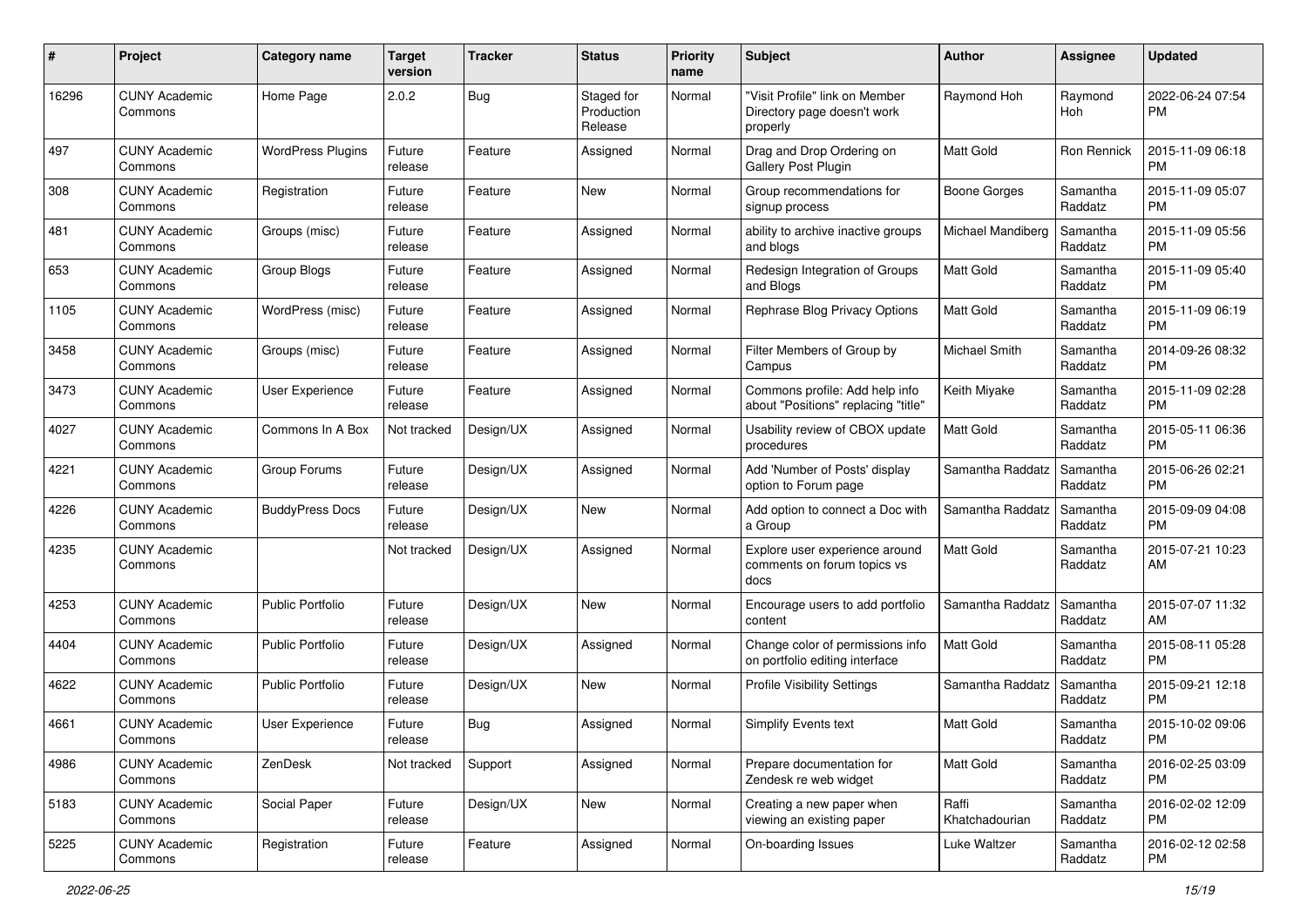| #     | Project                         | <b>Category name</b>        | <b>Target</b><br>version | <b>Tracker</b> | <b>Status</b>        | <b>Priority</b><br>name | <b>Subject</b>                                                                                                                               | Author                 | <b>Assignee</b>     | <b>Updated</b>                |
|-------|---------------------------------|-----------------------------|--------------------------|----------------|----------------------|-------------------------|----------------------------------------------------------------------------------------------------------------------------------------------|------------------------|---------------------|-------------------------------|
| 5298  | <b>CUNY Academic</b><br>Commons |                             | Not tracked              | Publicity      | <b>New</b>           | Normal                  | Survey Pop-Up Text                                                                                                                           | Samantha Raddatz       | Samantha<br>Raddatz | 2016-03-22 12:27<br><b>PM</b> |
| 5317  | <b>CUNY Academic</b><br>Commons | Group Blogs                 | Not tracked              | <b>Bug</b>     | Reporter<br>Feedback | Normal                  | Notifications of New Post Didn't<br>Come                                                                                                     | Luke Waltzer           | Samantha<br>Raddatz | 2016-03-21 10:41<br><b>PM</b> |
| 5397  | <b>CUNY Academic</b><br>Commons | Social Paper                | Future<br>release        | Feature        | New                  | Normal                  | frustrating to have to<br>enable/disable in SP                                                                                               | Marilyn Weber          | Samantha<br>Raddatz | 2016-04-20 03:39<br><b>PM</b> |
| 10439 | <b>CUNY Academic</b><br>Commons | Design                      | 2.1.0                    | Design/UX      | <b>New</b>           | Normal                  | Create Style Guide for Commons                                                                                                               | Sonja Leix             | Sara Cannon         | 2022-06-23 06:20<br><b>PM</b> |
| 10580 | <b>CUNY Academic</b><br>Commons | Information<br>Architecture | Future<br>release        | Design/UX      | <b>New</b>           | Normal                  | Primary nav item review                                                                                                                      | Boone Gorges           | Sara Cannon         | 2021-11-19 12:37<br>PM        |
| 2612  | <b>CUNY Academic</b><br>Commons |                             | Not tracked              | Publicity      | Assigned             | Normal                  | Pinterest site for the Commons                                                                                                               | local admin            | Sarah<br>Morgano    | 2016-03-04 11:19<br>AM        |
| 3510  | <b>CUNY Academic</b><br>Commons | Publicity                   | 1.7                      | Publicity      | Assigned             | Normal                  | Post on the News Blog re: 'My<br>Commons'                                                                                                    | Micki Kaufman          | Sarah<br>Morgano    | 2014-10-15 11:18<br>AM        |
| 3511  | <b>CUNY Academic</b><br>Commons | Publicity                   | 1.7                      | Publicity      | Assigned             | Normal                  | Social media for 1.7                                                                                                                         | Micki Kaufman          | Sarah<br>Morgano    | 2014-10-14 03:32<br><b>PM</b> |
| 5826  | <b>CUNY Academic</b><br>Commons | <b>WordPress Plugins</b>    | Future<br>release        | Support        | Reporter<br>Feedback | Normal                  | <b>Remove Subscription Options</b><br>plugin from directory                                                                                  | Sarah Morgano          | Sarah<br>Morgano    | 2016-10-21 04:14<br><b>PM</b> |
| 636   | <b>CUNY Academic</b><br>Commons | WordPress (misc)            | Not tracked              | Support        | Assigned             | Normal                  | Create Lynda.com-like Table of<br>Contents for Prospective Tutorial<br>Screencasts                                                           | Matt Gold              | scott voth          | 2016-02-23 03:12<br><b>PM</b> |
| 3524  | <b>CUNY Academic</b><br>Commons | Documentation               | Not tracked              | Documentation  | Assigned             | Normal                  | Post describing all you can do<br>when starting up a new<br>blog/group                                                                       | Matt Gold              | scott voth          | 2014-10-04 12:56<br><b>PM</b> |
| 3565  | <b>CUNY Academic</b><br>Commons | My Commons                  | Not tracked              | Documentation  | New                  | Normal                  | <b>Load Newest inconsistencies</b>                                                                                                           | Chris Stein            | scott voth          | 2015-11-09 01:16<br><b>PM</b> |
| 4222  | <b>CUNY Academic</b><br>Commons | User Experience             | Future<br>release        | Design/UX      | New                  | Normal                  | Add information to 'Delete<br>Account' page                                                                                                  | Samantha Raddatz       | scott voth          | 2015-06-26 11:35<br>AM        |
| 6115  | <b>CUNY Academic</b><br>Commons | Publicity                   | Not tracked              | Feature        | Assigned             | Normal                  | create digital signage for GC                                                                                                                | Matt Gold              | scott voth          | 2016-10-11 10:09<br><b>PM</b> |
| 9908  | <b>CUNY Academic</b><br>Commons |                             | Not tracked              | Feature        | New                  | Normal                  | Is it possible to send email<br>updates to users (or an email<br>address not on the list) for only a<br>single page AFTER being<br>prompted? | <b>Michael Shields</b> | scott voth          | 2018-06-11 01:34<br><b>PM</b> |
| 11883 | <b>CUNY Academic</b><br>Commons | Help/Codex                  | Not tracked              | Support        | New                  | Normal                  | Need Embedding Help Page<br>Update (Tableau)                                                                                                 | Anthony Wheeler        | scott voth          | 2019-09-24 08:49<br>AM        |
| 12247 | <b>CUNY Academic</b><br>Commons | Publicity                   | Not tracked              | Support        | New                  | Normal                  | Screenshot of First Commons<br>Homepage                                                                                                      | scott voth             | scott voth          | 2020-01-14 12:08<br><b>PM</b> |
| 14394 | <b>CUNY Academic</b><br>Commons |                             | Not tracked              | Feature        | New                  | Normal                  | Commons News Site - redesign                                                                                                                 | scott voth             | scott voth          | 2021-09-14 10:46<br>AM        |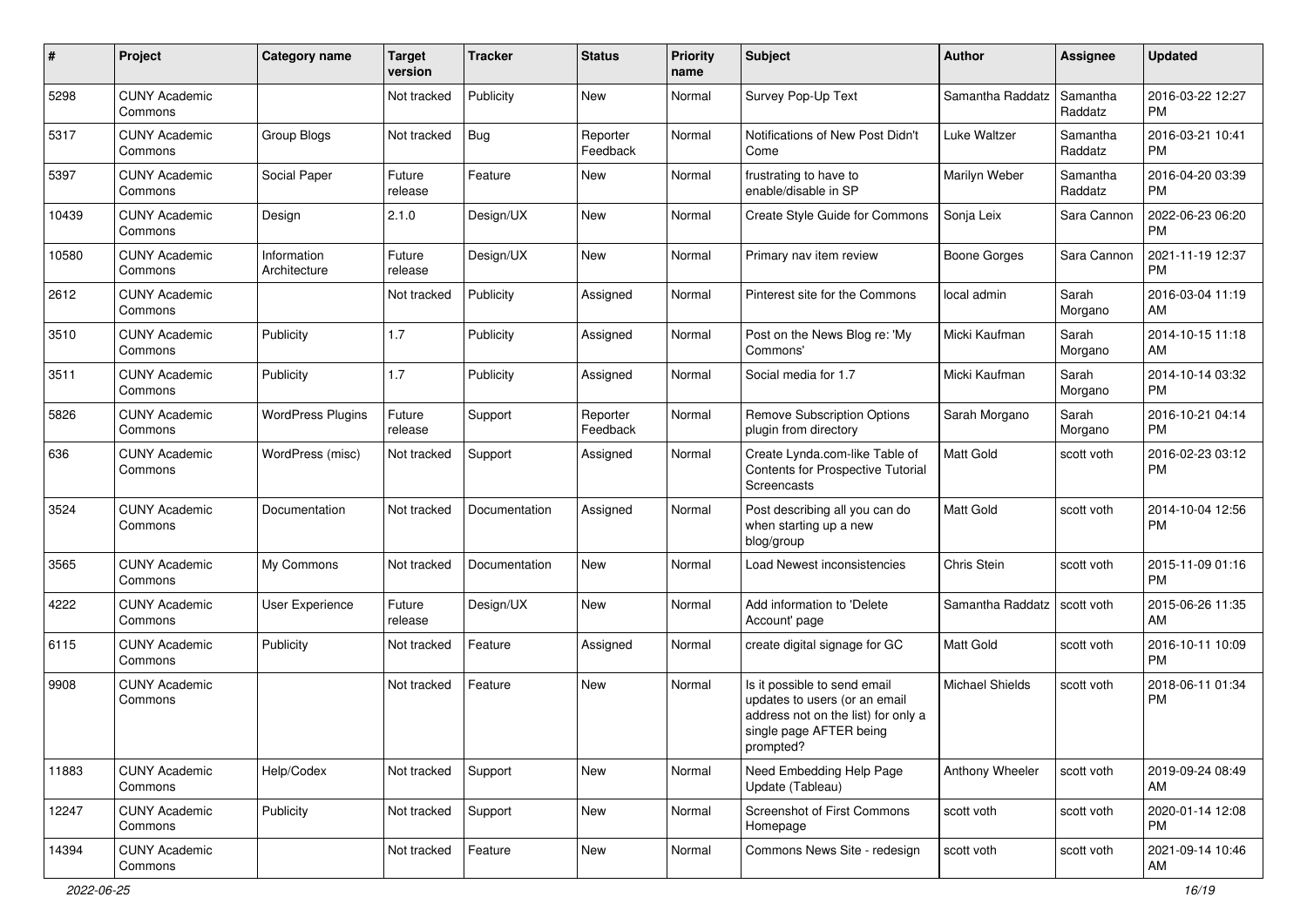| $\pmb{\#}$ | Project                         | <b>Category name</b>     | <b>Target</b><br>version | <b>Tracker</b> | <b>Status</b>        | <b>Priority</b><br>name | <b>Subject</b>                                                     | Author                  | <b>Assignee</b>     | <b>Updated</b>                |
|------------|---------------------------------|--------------------------|--------------------------|----------------|----------------------|-------------------------|--------------------------------------------------------------------|-------------------------|---------------------|-------------------------------|
| 14787      | <b>CUNY Academic</b><br>Commons | Plugin Packages          | Future<br>release        | Feature        | <b>New</b>           | Normal                  | Creating a "Design" plugin<br>package                              | Laurie Hurson           | scott voth          | 2022-04-27 04:56<br><b>PM</b> |
| 4070       | <b>CUNY Academic</b><br>Commons | Analytics                | Not tracked              | Support        | Assigned             | Normal                  | Request for JITP site analytics                                    | <b>Matt Gold</b>        | Seth Persons        | 2016-02-23 03:09<br><b>PM</b> |
| 4635       | <b>CUNY Academic</b><br>Commons | Authentication           | Future<br>release        | Feature        | <b>New</b>           | Normal                  | Allow non-WP authentication                                        | Boone Gorges            | Sonja Leix          | 2019-03-01 02:05<br><b>PM</b> |
| 11789      | <b>CUNY Academic</b><br>Commons | Courses                  | Future<br>release        | Feature        | <b>New</b>           | Normal                  | Ability to remove item from<br>Courses list                        | Laurie Hurson           | Sonja Leix          | 2019-09-24 12:28<br><b>PM</b> |
| 11834      | <b>CUNY Academic</b><br>Commons | <b>Group Files</b>       | Future<br>release        | Feature        | <b>New</b>           | Normal                  | Improved tools for managing<br>group file folders                  | Boone Gorges            | Sonja Leix          | 2019-09-06 03:55<br><b>PM</b> |
| 5316       | <b>CUNY Academic</b><br>Commons | <b>User Experience</b>   | Future<br>release        | Feature        | Assigned             | Normal                  | Prompt user email address<br>updates                               | Matt Gold               | Stephen Real        | 2016-12-21 03:30<br><b>PM</b> |
| 6665       | <b>CUNY Academic</b><br>Commons |                          | Not tracked              | Publicity      | <b>New</b>           | Normal                  | Dead Link in 1.10 announcement<br>post                             | Paige Dupont            | Stephen Real        | 2016-12-01 03:11<br><b>PM</b> |
| 8440       | <b>CUNY Academic</b><br>Commons | Onboarding               | Not tracked              | Bug            | <b>New</b>           | Normal                  | Create Test Email Accounts for<br><b>Onboarding Project</b>        | Stephen Real            | <b>Stephen Real</b> | 2017-08-01 09:49<br><b>PM</b> |
| 9643       | <b>CUNY Academic</b><br>Commons | Publicity                | Not tracked              | Feature        | <b>New</b>           | Normal                  | Create a page on the Commons<br>for logos etc.                     | Stephen Real            | Stephen Real        | 2018-04-24 10:53<br>AM        |
| 3090       | <b>CUNY Academic</b><br>Commons | Twitter page             | Future<br>release        | Feature        | Assigned             | Normal                  | Prevent Retweets from showing<br>up on Commons twitter page        | Matt Gold               | <b>Tahir Butt</b>   | 2016-10-24 11:31<br>AM        |
| 6426       | <b>CUNY Academic</b><br>Commons | Spam/Spam<br>Prevention  | Future<br>release        | Feature        | Assigned             | Normal                  | Force captcha on all comments?                                     | Matt Gold               | <b>Tahir Butt</b>   | 2016-10-24 02:06<br><b>PM</b> |
| 5581       | <b>CUNY Academic</b><br>Commons | Analytics                | Future<br>release        | Feature        | Assigned             | Normal                  | <b>Explore alternatives to Google</b><br>Analytics                 | <b>Matt Gold</b>        | Valerie<br>Townsend | 2020-04-17 03:12<br><b>PM</b> |
| 5679       | <b>CUNY Academic</b><br>Commons | Analytics                | Not tracked              | Feature        | New                  | Normal                  | Logged In Users for GA                                             | <b>Valerie Townsend</b> | Valerie<br>Townsend | 2016-06-11 09:49<br>AM        |
| 6356       | <b>CUNY Academic</b><br>Commons | <b>WordPress Plugins</b> | Future<br>release        | Bug            | Reporter<br>Feedback | Low                     | Should Subscribe2 be<br>deprecated?                                | Luke Waltzer            |                     | 2017-03-20 12:20<br><b>PM</b> |
| 13912      | <b>CUNY Academic</b><br>Commons |                          | Not tracked              | Feature        | Hold                 | Low                     | posting "missed schedule"                                          | Marilyn Weber           |                     | 2021-02-23 10:46<br>AM        |
| 2576       | <b>NYCDH Community</b><br>Site  |                          |                          | Bug            | Hold                 | Low                     | Test Next Button in Javascript<br><b>Tutorial Under Activities</b> | <b>Mark Newton</b>      | Alex Gil            | 2013-05-18 02:55<br><b>PM</b> |
| 2577       | <b>NYCDH Community</b><br>Site  |                          |                          | Feature        | Assigned             | Low                     | Investigate Potential to Add Links<br>to the Forum                 | <b>Mark Newton</b>      | Alex Gil            | 2013-05-16 09:40<br><b>PM</b> |
| 58         | <b>CUNY Academic</b><br>Commons | BuddyPress (misc)        | Future<br>release        | Feature        | Assigned             | Low                     | Make member search sortable by<br>last name                        | Roberta Brody           | Boone<br>Gorges     | 2010-08-26 02:38<br><b>PM</b> |
| 519        | CUNY Academic<br>Commons        | <b>BuddyPress Docs</b>   | Future<br>release        | Feature        | Assigned             | Low                     | TOC for individual docs - for new<br>BP "wiki-like" plugin         | scott voth              | Boone<br>Gorges     | 2015-11-09 05:54<br>PM        |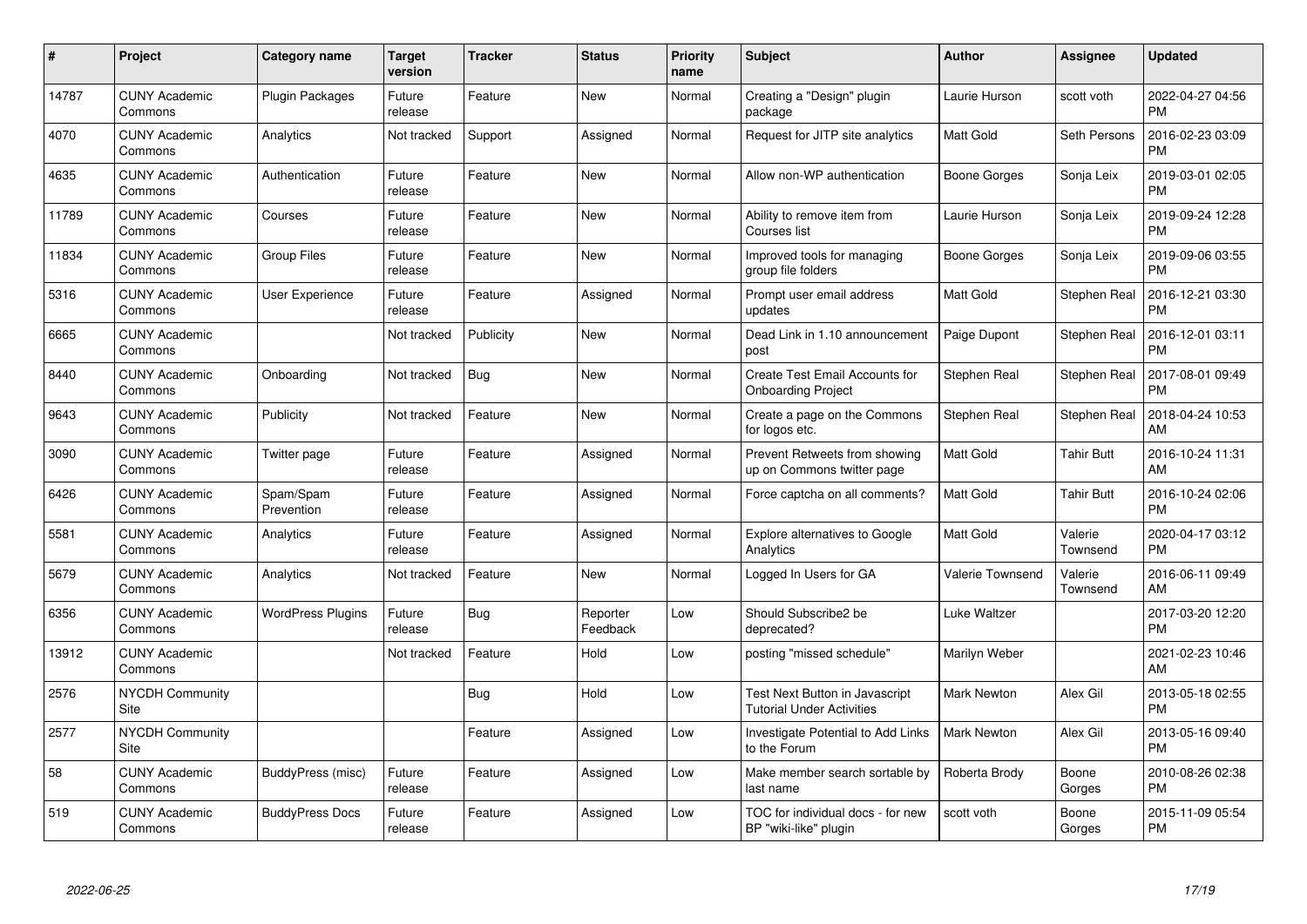| #    | Project                         | Category name            | Target<br>version | <b>Tracker</b> | <b>Status</b>        | <b>Priority</b><br>name | <b>Subject</b>                                                                                  | <b>Author</b>    | Assignee          | <b>Updated</b>                |
|------|---------------------------------|--------------------------|-------------------|----------------|----------------------|-------------------------|-------------------------------------------------------------------------------------------------|------------------|-------------------|-------------------------------|
| 1165 | <b>CUNY Academic</b><br>Commons | <b>Email Invitations</b> | Future<br>release | Feature        | Assigned             | Low                     | Allow saved lists of invitees under<br>Send Invites                                             | Boone Gorges     | Boone<br>Gorges   | 2015-11-09 06:03<br><b>PM</b> |
| 1166 | <b>CUNY Academic</b><br>Commons | <b>Email Invitations</b> | Future<br>release | Feature        | <b>New</b>           | Low                     | Better organizational tools for<br>Sent Invites                                                 | Boone Gorges     | Boone<br>Gorges   | 2015-11-09 06:02<br><b>PM</b> |
| 1167 | <b>CUNY Academic</b><br>Commons | <b>Email Invitations</b> | Future<br>release | Feature        | <b>New</b>           | Low                     | Allow email invitations to be<br>resent                                                         | Boone Gorges     | Boone<br>Gorges   | 2015-11-12 12:53<br>AM        |
| 1417 | <b>CUNY Academic</b><br>Commons | <b>BuddyPress Docs</b>   | Future<br>release | Feature        | Assigned             | Low                     | <b>Bulk actions for BuddyPress Docs</b>                                                         | Boone Gorges     | Boone<br>Gorges   | 2016-10-17 10:41<br><b>PM</b> |
| 1562 | <b>CUNY Academic</b><br>Commons | <b>WordPress Plugins</b> | Future<br>release | Feature        | Assigned             | Low                     | Play with NYT Collaborative<br><b>Authoring Tool</b>                                            | <b>Matt Gold</b> | Boone<br>Gorges   | 2015-01-05 08:47<br><b>PM</b> |
| 2013 | <b>CUNY Academic</b><br>Commons | <b>Public Portfolio</b>  | Future<br>release | Feature        | Assigned             | Low                     | Have Profile Privacy Options<br>show up only for filled-in fields                               | Matt Gold        | Boone<br>Gorges   | 2015-11-09 06:09<br><b>PM</b> |
| 2223 | <b>CUNY Academic</b><br>Commons | <b>WordPress Plugins</b> | Future<br>release | Feature        | Assigned             | Low                     | Add Participad to the CUNY<br><b>Academic Commons</b>                                           | <b>Matt Gold</b> | Boone<br>Gorges   | 2014-09-17 10:03<br><b>PM</b> |
| 2325 | <b>CUNY Academic</b><br>Commons | BuddyPress (misc)        | Future<br>release | Feature        | Assigned             | Low                     | Profile should have separate<br>fields for first/last names                                     | local admin      | Boone<br>Gorges   | 2015-11-09 06:09<br>PM        |
| 2610 | <b>CUNY Academic</b><br>Commons | Group Invitations        | Future<br>release | Feature        | Assigned             | Low                     | Request: Custom invitation<br>message to group invites                                          | local admin      | Boone<br>Gorges   | 2015-11-09 06:13<br><b>PM</b> |
| 2618 | <b>NYCDH Community</b><br>Site  |                          |                   | Bug            | Assigned             | Low                     | Mark blogs as spam when created<br>by users marked as spam                                      | Matt Gold        | Boone<br>Gorges   | 2013-06-09 11:38<br><b>PM</b> |
| 3048 | <b>CUNY Academic</b><br>Commons | <b>Public Portfolio</b>  | Future<br>release | Feature        | <b>New</b>           | Low                     | Images for rich text profile fields                                                             | Boone Gorges     | Boone<br>Gorges   | 2014-02-19 12:56<br><b>PM</b> |
| 3080 | <b>CUNY Academic</b><br>Commons | Group Files              | Future<br>release | Feature        | Assigned             | Low                     | Create a system to keep track of<br>file changes                                                | <b>Matt Gold</b> | Boone<br>Gorges   | 2014-02-26 10:04<br><b>PM</b> |
| 3615 | <b>CUNY Academic</b><br>Commons | Redmine                  | Not tracked       | Feature        | <b>New</b>           | Low                     | Create Redmine issues via email                                                                 | Dominic Giglio   | Boone<br>Gorges   | 2017-11-16 11:36<br>AM        |
| 5052 | <b>CUNY Academic</b><br>Commons | Social Paper             | Future<br>release | Feature        | New                  | Low                     | Sentence by sentence or line by<br>line comments (SP suggestion #3)                             | Marilyn Weber    | Boone<br>Gorges   | 2016-02-11 10:24<br><b>PM</b> |
| 6389 | <b>CUNY Academic</b><br>Commons | <b>BuddyPress Docs</b>   | Future<br>release | Feature        | <b>New</b>           | Low                     | Make Discussion Area Visible<br>When Editing a Doc                                              | Luke Waltzer     | Boone<br>Gorges   | 2016-10-21 04:16<br><b>PM</b> |
| 8675 | <b>CUNY Academic</b><br>Commons | <b>User Onboarding</b>   | Future<br>release | Bug            | Reporter<br>Feedback | Low                     | Add new User search screen calls<br>for the input of email address but<br>doesn't work with one | Paul Hebert      | Boone<br>Gorges   | 2017-10-11 11:17<br>AM        |
| 3354 | <b>CUNY Academic</b><br>Commons | Group Files              | Future<br>release | Feature        | Assigned             | Low                     | Allow Group Download of Multiple<br><b>Selected Files</b>                                       | <b>Matt Gold</b> | Chris Stein       | 2014-08-01 08:50<br>AM        |
| 940  | <b>CUNY Academic</b><br>Commons | Redmine                  | Future<br>release | Feature        | Assigned             | Low                     | Communication with users after<br>releases                                                      | Matt Gold        | Dominic<br>Giglio | 2012-09-09 04:36<br><b>PM</b> |
| 1983 | <b>CUNY Academic</b><br>Commons | Home Page                | Future<br>release | Feature        | Assigned             | Low                     | Media Library integration with<br>Featured Content plugin                                       | Boone Gorges     | Dominic<br>Giglio | 2014-03-17 10:34<br>AM        |